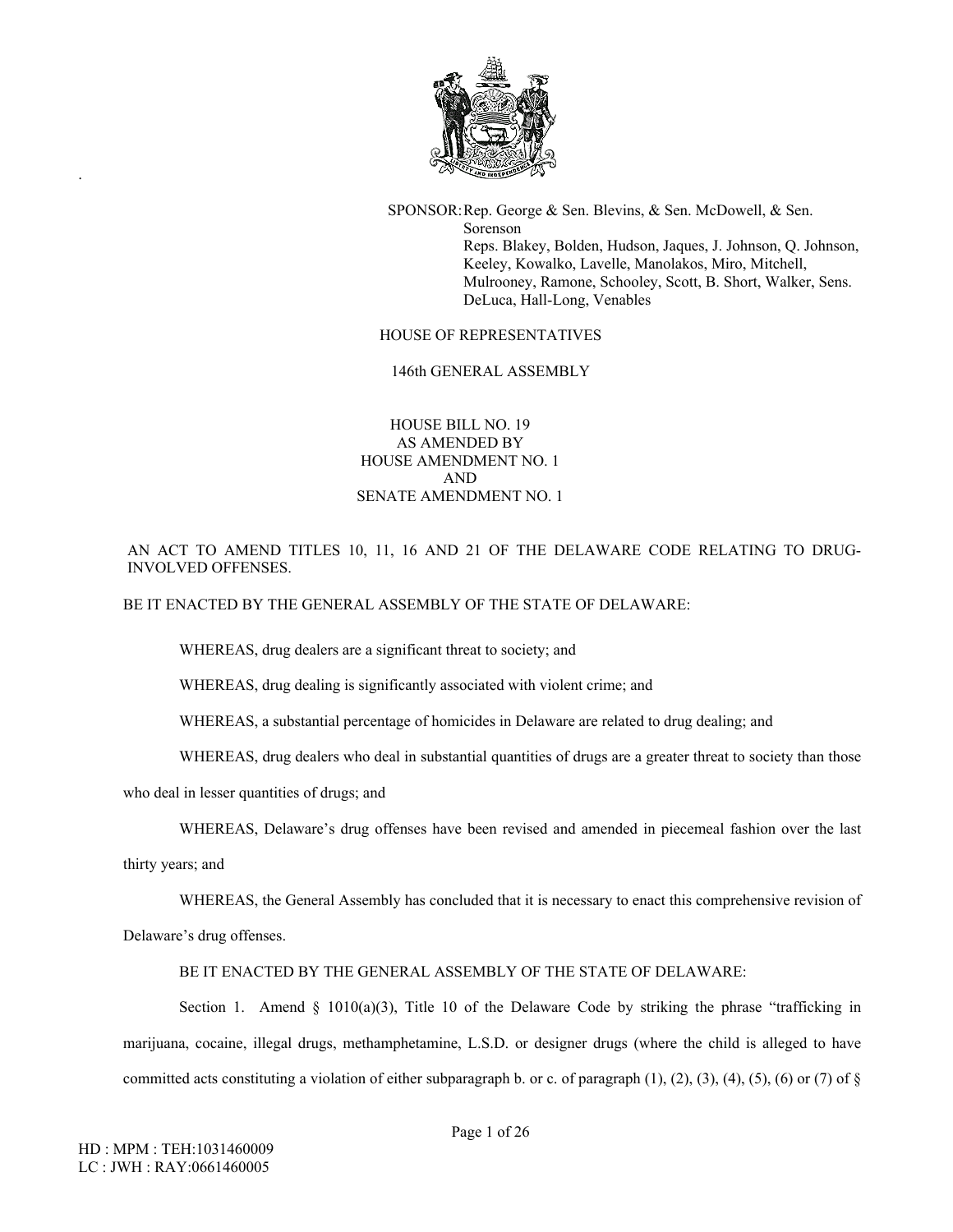$4753A(a)$  of Title 16, or a violation of §  $4753A(a)(8)a$ .)" where it appears in said paragraph and substituting in lieu thereof the phrase " $\S$  4752 and  $\S$  4753 of Title 16".

Section 2. Amend § 7111(d), Title 10 of the Delaware Code by striking the phrase "within a drug-free zone within the meaning of §§ 4767 and 4768 of Title 16" and substituting in lieu thereof the phrase "within a protected park, recreation area, church, synagogue, or place of worship within the meaning of § 4701(40) of Title 16, or within a protected school zone within the meaning of § 4701(41) of Title 16."

Section 3. Amend  $\S 222$ , Title 11 of the Delaware Code by striking the number "4701(24)" where it appears in the subsection containing the definition of "narcotic drug" and substituting in lieu thereof the number "4701(27)".

Section 4. Amend § 616(a)(2)k, Title 11 of the Delaware Code by striking the phrase "4751, 4752, 4753A, 4755, 4756, 4761, 4761A" where it appears in said subparagraph and substituting in lieu thereof the phrase "4752, 4753, 4754, 4755, 4756, 4757(c)".

Section 5. Amend § 1448, Title 11 of the Delaware Code by renumbering paragraph (a)(9) as paragraph  $(a)(10)$  and by inserting a new subsection  $(a)(9)$  in lieu thereof, reading as follows: " $(9)$  Any person, if the deadly weapon is a semi-automatic or automatic firearm, or a handgun, who, at the same time, possesses a controlled substance in violation of §§ 4763, or 4764 of Title 16.", and by striking the designation "(a)(9)a" as it appears in renumbered subsection (a)(10), and inserting in lieu thereof the designation " $(a)(10)a$ ".

Section 6. Amend § 1448(c), Title 11 of the Delaware Code by inserting the phrase "and the violation is one of subsections  $(a)(1)$  through  $(a)(8)$ ," after the phrase "said deadly weapon is a firearm or ammunition for a firearm," and before the phrase "in which case" .

Section 7. Amend § 2323(3), Title 11 of the Delaware Code by striking the phrase "4753, 4754, 4757 and 4758" where it appears in said subsection and substituting in lieu thereof the phrase "4761(a) or (b), 4763, 4764".

Section 8. Amend  $\S$  4201(c), Title 11 of the Delaware Code, by inserting in the word "Former" in the following locations in said subsection:

- (i) after the number "4751" and before the word "Manufacture";
- (ii) after the number "4752" and before the word "Manufacture";
- (iii) after the number "4752A" and before the word "Unlawful";
- (iv) and after the number "4753A" and before the word "Trafficking";
- (v) after the number "4761" and before the word "Distribution",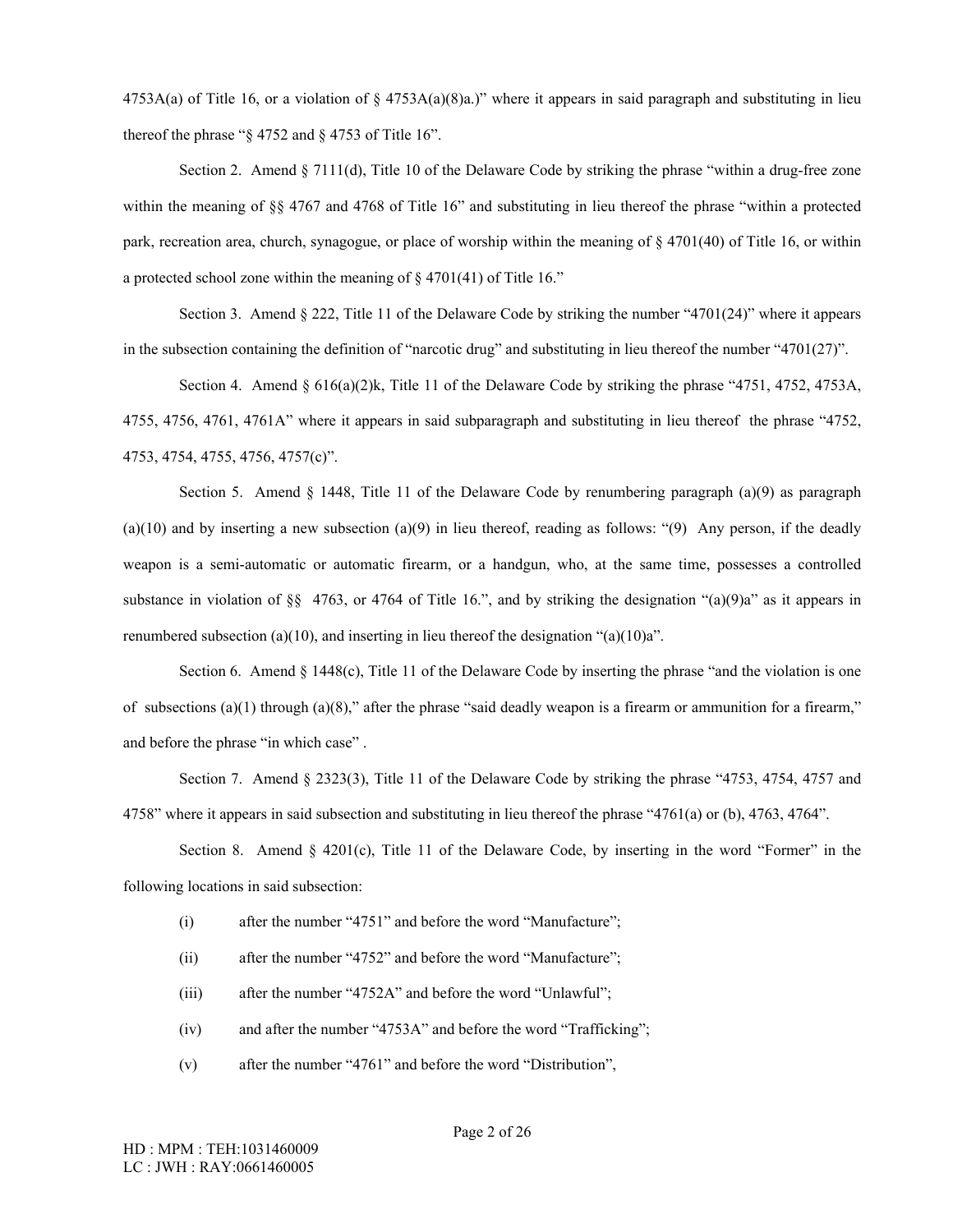Section 9. Further Amend §4201(c), Title 11 of the Delaware Code by striking the phrase "MOMA" and inserting in lieu thereof the phrase "MDMA" and by inserting the following after the phrase "Methamphetamine, LSD, Designer Drugs or MDMA" where it appears in said subsection:

"4752 Drug Dealing. Aggravated Possession

4753 Drug Dealing. Aggravated Possession

4754 Drug Dealing. Aggravated Possession

4755 Aggravated Possession

4756 Aggravated Possession".

Section 10. Further Amend § 4201(c), Title 11 of the Delaware Code by striking the phrase "4754A" Possession and Delivery of a Noncontrolled Prescription Drug", and by inserting the phrase "4761(c) & (d) Illegal Delivery of Prescription Drugs" after the phrase "Distribution to Minors", and by striking in their entirety the following items, where they appear on the list in said subsection:

"4767 Distribution, Delivery, or Possession of a Controlled Substance within 1,000 Feet of School Property

4768 Distribution, Delivery, or Possession of a Controlled Substance within 300 Feet of a Park or Recreation Area".

Section 11. Amend  $\S$  4214(b), Title 11 of the Delaware Code by inserting the word "Former" in the following locations in said subsection:

i. after the words "Title 16, Section Crime" and before the phrase "4751 Manfacture, delivery or possession".

ii. after the phrase "a narcotic drug" and before the number "4752"

iii. after the phrase "nonnarcotic, controlled substance" and before the number "4752A"

iv. after the phrase "noncontrolled substance" and before the number "4753A".

Section 12. Further amend  $\S 4214(b)$ , Title 11 of the Delaware Code by inserting the following after the

phrase "Trafficking in marijuana, cocaine, illegal drugs or methamphetamine" where it appears in said subsection:

"4752 Drug Dealing. Aggravated Possession

4753 Drug Dealing. Aggravated Possession

4754 Drug Dealing. Aggravated Possession

4755 Aggravated Possession.".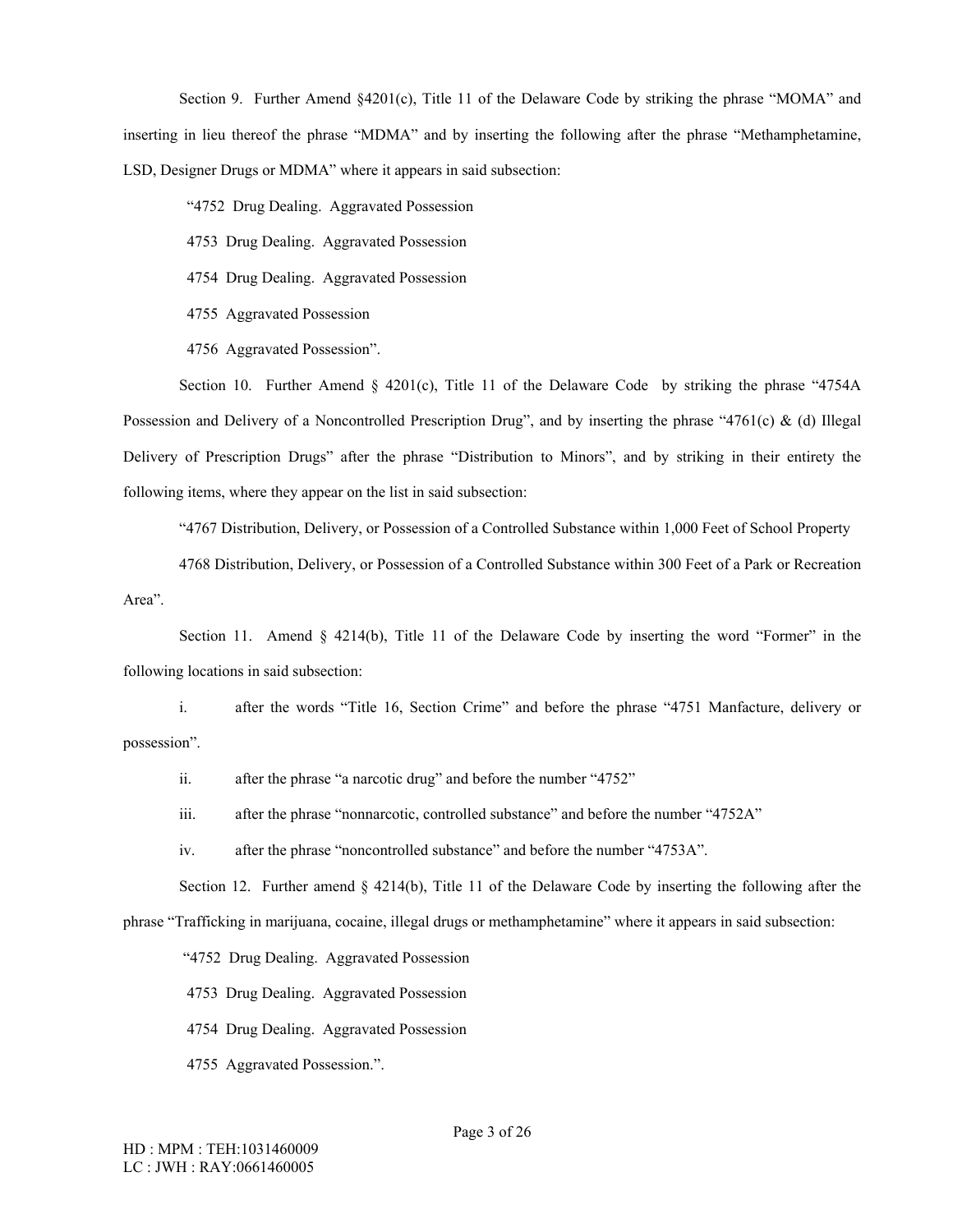Section 13. Amend  $\S$  4218(b)(3), Title 11 of the Delaware Code, by striking the number "4764" where it appears in said subsection and substituting in lieu thereof the number "4767".

Section 14. Amend § 4376(a), Title 11 of the Delaware Code, by striking the number "4764" as it appears in said subsection and substituting in lieu thereof the number "4767".

Section 15. Amend § 6703, Title 11 of the Delaware Code, by striking in its entirety the following phrase: "delivering drug paraphernalia to a minor; delivery or distribution of narcotics within 1000 feet of a school; delivery or distribution of narcotics within 300 feet of a park; delivery or manufacture of narcotics causing death; delivery or manufacture or possession with intent to deliver narcotics (non-use); delivery or manufacture or possession with intent to deliver narcotics listed on schedule I or schedule II; delivery of narcotics to minor under 16 years of age; delivery of narcotics to minor; delivery of non-narcotic drugs to a minor under 16 years of age; delivery or distribution of non-narcotic drugs within 1000 feet of a school; delivery or distribution of non-narcotic drugs within 300 feet of parkland; delivery or manufacture or possession with intent to deliver a non-narcotic controlled substance; delivery or possession with intent to deliver a prescription body-building drug;".

Section 16. Further amend § 6703, Title 11 of the Delaware Code by striking the following phrases in their entirety where they appear in said Section:

 $(i)$  "trafficking in drugs;";

(ii) "manufacture or delivery or possession with intent to deliver any schedule I or schedule II narcotic; manufacture or delivery or possession with intent to deliver non-narcotics;" and

(ii) "trafficking in illegal drugs; unlawful delivery of a controlled substance;".

Section 17. Amend § 6712(b), Title 11 of the Delaware Code by striking paragraphs (1) and (2) in their entirety and inserting in lieu thereof the following:

"(1) Any offense in Title 16 relating to manufacture, delivery, or possession of controlled substances or prescription drugs, but not including  $\S$ § 4752 - 56 of Title 16, except as set forth below; or

 (2) Drug Dealing or Aggravated Possession as set forth in §§ 4752 – 56 of Title 16, but only if the weight of the illegal substance possessed is less than the minimum required for a Tier 3 Controlled Substances Quantity, as defined in

§ 4751C(c) of Title 16; or".

Section 18. Further amend  $\S$  6712, Title 11 of the Delaware Code, by striking the words "mandatory" minimum" as they appear in subsections (d) and (e).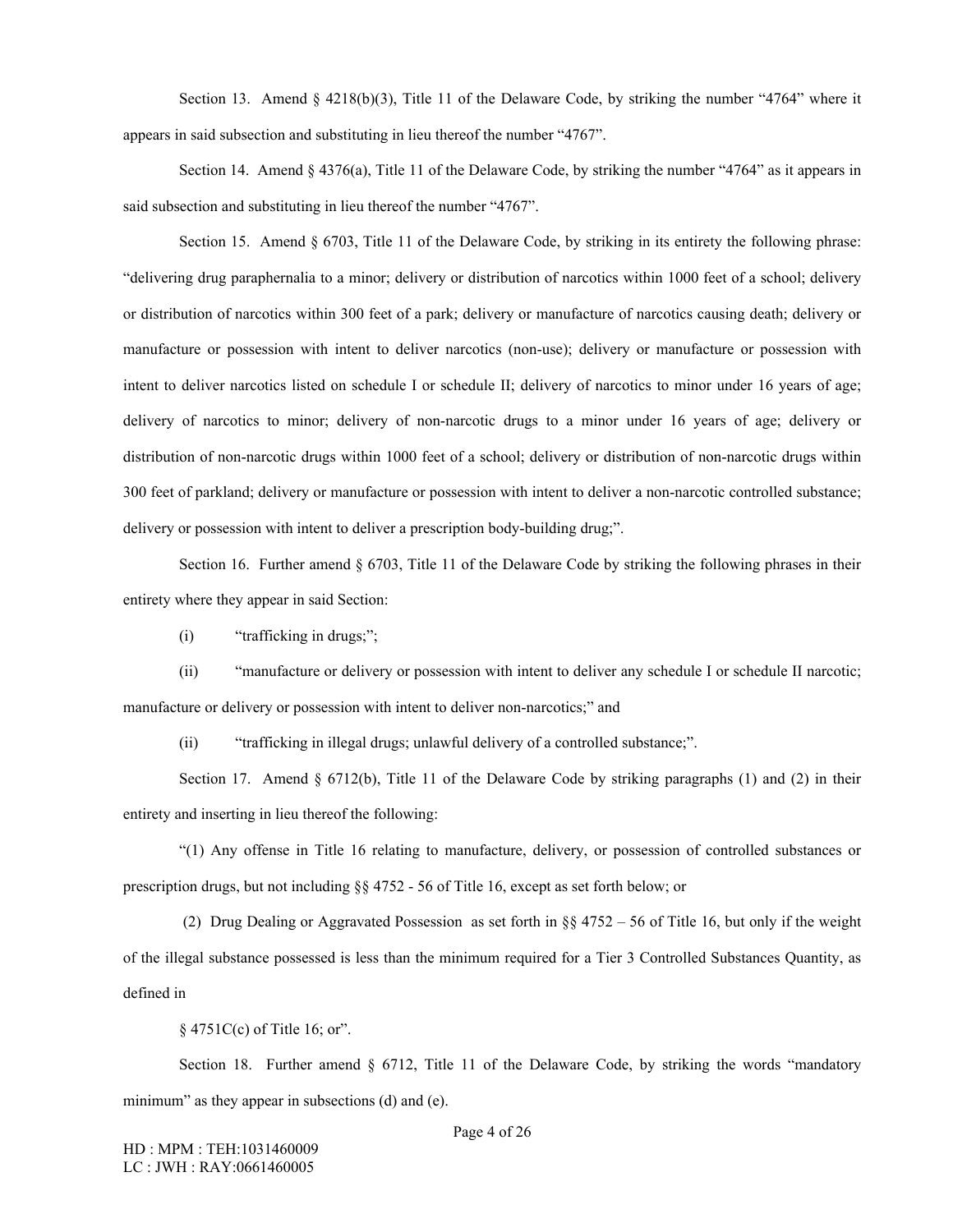Section 19. Further amend § 6712, Title 11 of the Delaware Code, by striking the phrase "§ 4751, § 4752,

§ 4753A or § 4763" where it appears in subsections (d), (e), and (h), and inserting in lieu thereof in each instance the following: "§ 4752".

Section 20. Further Amend Title 11 of the Delaware Code by inserting a new Section 6581A reading as follows:

"§ 6581A. Additional Duties of the Commission.

The Delaware Sentencing Accountability Commission (SENTAC) is hereby directed, pursuant to  $\S$  6581(j) of this Title, to modify or amend its Benchbook, so that the sentencing guidelines set forth in the Benchbook recommend that, in cases in which the weight of the controlled substance significantly exceeds the Tier 2 Controlled Substances Quantity and in which there is a conviction pursuant to § 4752 of Title 16, a sentence guideline range that is commensurate with the seriousness of the offense."

Section 21. Amend § 4701(5), Title 16 of the Delaware Code by striking the existing definition of "Anabolic" steroid" where it appears in said subsection and inserting the following in lieu thereof: "'Anabolic steroid' means any of the controlled substances defined in § 4718(f) of this Chapter.".

Section 22. Amend § 4701(6), Title 16 of the Delaware Code by inserting the following after the first sentence of said subsection: "For purposes of the crimes set forth in subchapter IV and V of this Chapter, and of forfeiture set forth in § 4784 of this Chapter, 'controlled substance' includes 'designer drug', as defined in subsection (9) of this Section.".

Section 23. Amend § 4701(7), Title 16 of the Delaware Code by striking the definition heading "Counterfeit" substance" where it appears in said subsection and inserting in lieu thereof the definition heading "Counterfeit controlled substance."

Section 24. Amend § 4701(9), Title 16 of the Delaware Code by inserting a third sentence after the existing sentences of said subsection, reading as follows: "'Designer drug' does not include any substance that was manufactured, delivered or dispensed in conformance with an approved new drug application, or an exemption for investigating use within the meaning of § 505 of the Federal Food, Drug and Cosmetic Act (21 U.S.C. § 355), or that was manufactured, delivered or dispensed in conformance with a registration issued by the Attorney General of the United States within the meaning of §§ 301-304 of the Federal Controlled Substances Act (21 U.S.C. §§ 821-824).".

Section 25. Amend § 4701, Title 16 of the Delaware Code by inserting a new definition of "Dose" where it should appear alphabetically in said Section, reading as follows: " 'Dose' means an amount or unit of a compound,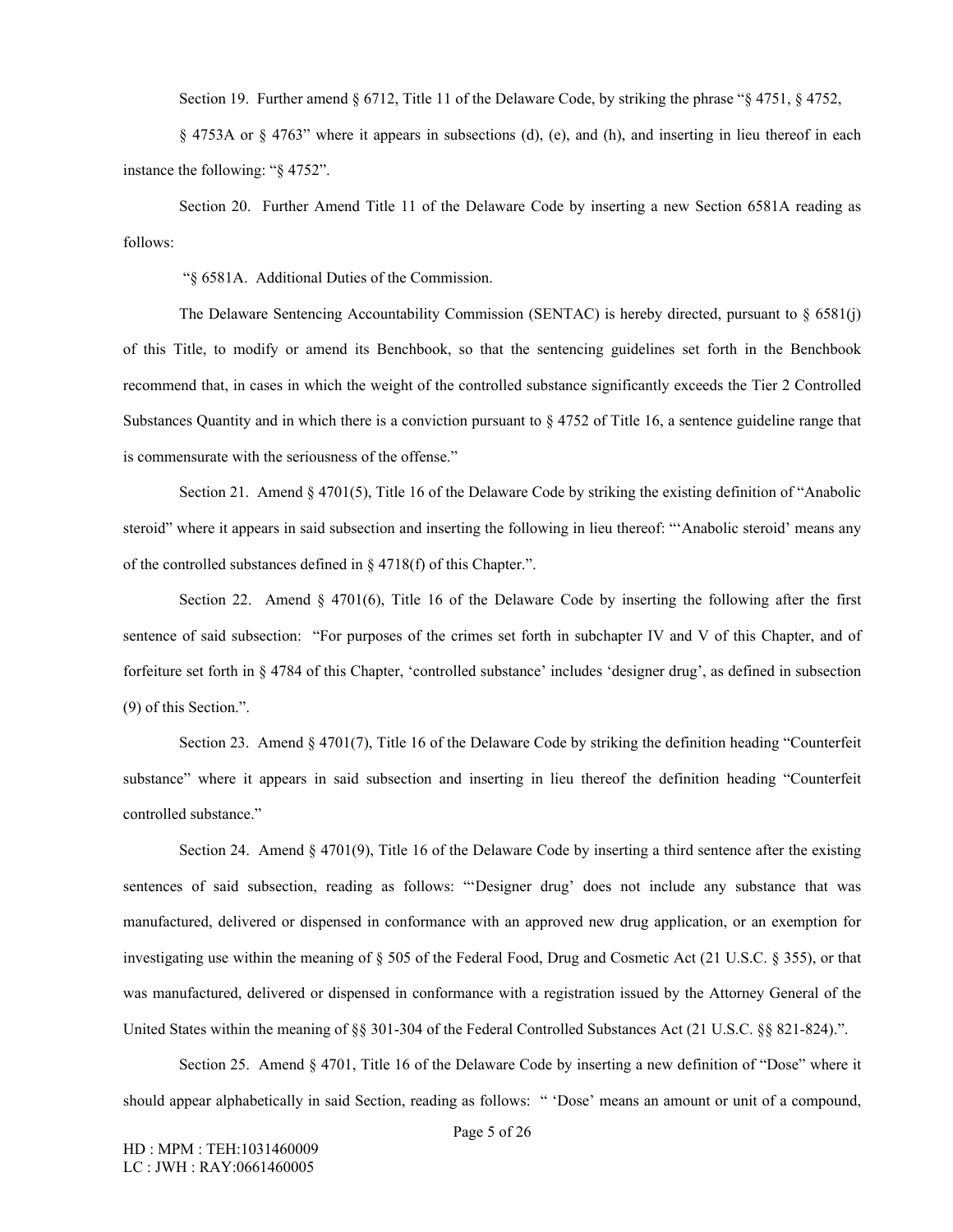mixture, or preparation containing a controlled substance that is separately identifiable and in a form that indicates that it is the amount or unit by which the controlled substance is separately administered to or taken by an individual. A dose includes, but is not limited to, a pill, a capsule, a tablet, or a vial.", and by renumbering the existing subsections accordingly to preserve the alphabetical order of the definitions contained therein.

Section 26. Further amend § 4701, Title 16 of the Delaware Code by deleting the word "Chilams" where it appears in the existing subparagraph  $(16)(11)$  under the defined term "Drug paraphernalia", and inserting in lieu thereof the word "Chillums".

Section 27. Further amend § 4701, Title 16 of the Delaware Code by inserting the following new definition subsections where they should appear alphabetically in said Section, and by renumbering the existing subsections accordingly to preserve the alphabetical order of the definitions contained therein:

"(23) 'Lawful Prescription or Order' means a prescription or order that is issued for a legitimate medical purpose by a licensed and registered practitioner pursuant to a "patient-practitioner relationship" as defined in this Section, that is not obtained by misrepresentation, fraud, forgery, deception or subterfuge, and is distributed or dispensed in conformity with § 4739 of this Title.".

 "(24) 'Licensed Practitioner' means any individual who is authorized by law to prescribe drugs in the course of professional practice or research in any state.".

 "(31) 'Patient-practitioner relationship' means, with respect to prescribing drugs for a patient, that the practitioner is a licensed practitioner who:

a. Has conducted at least 1 in-person medical evaluation of the patient and performed a medical history and physical examination sufficient to establish a diagnosis and to identify underlying conditions of, or contraindications to, the treatment recommended or provided; or

b. Personally knows the patient and the patient's general health status through an existing patientpractitioner relationship; or

c. Provides treatment in consultation with or upon referral of another practitioner who has an existing patient-practitioner relationship with the patient and who has agreed to supervise the patient's treatment, including follow-up care and use of the prescribed medications; or

d. Provides treatment to the patient through an on-call or cross-coverage situation for another practitioner who has an existing patient-practitioner relationship with the patient; or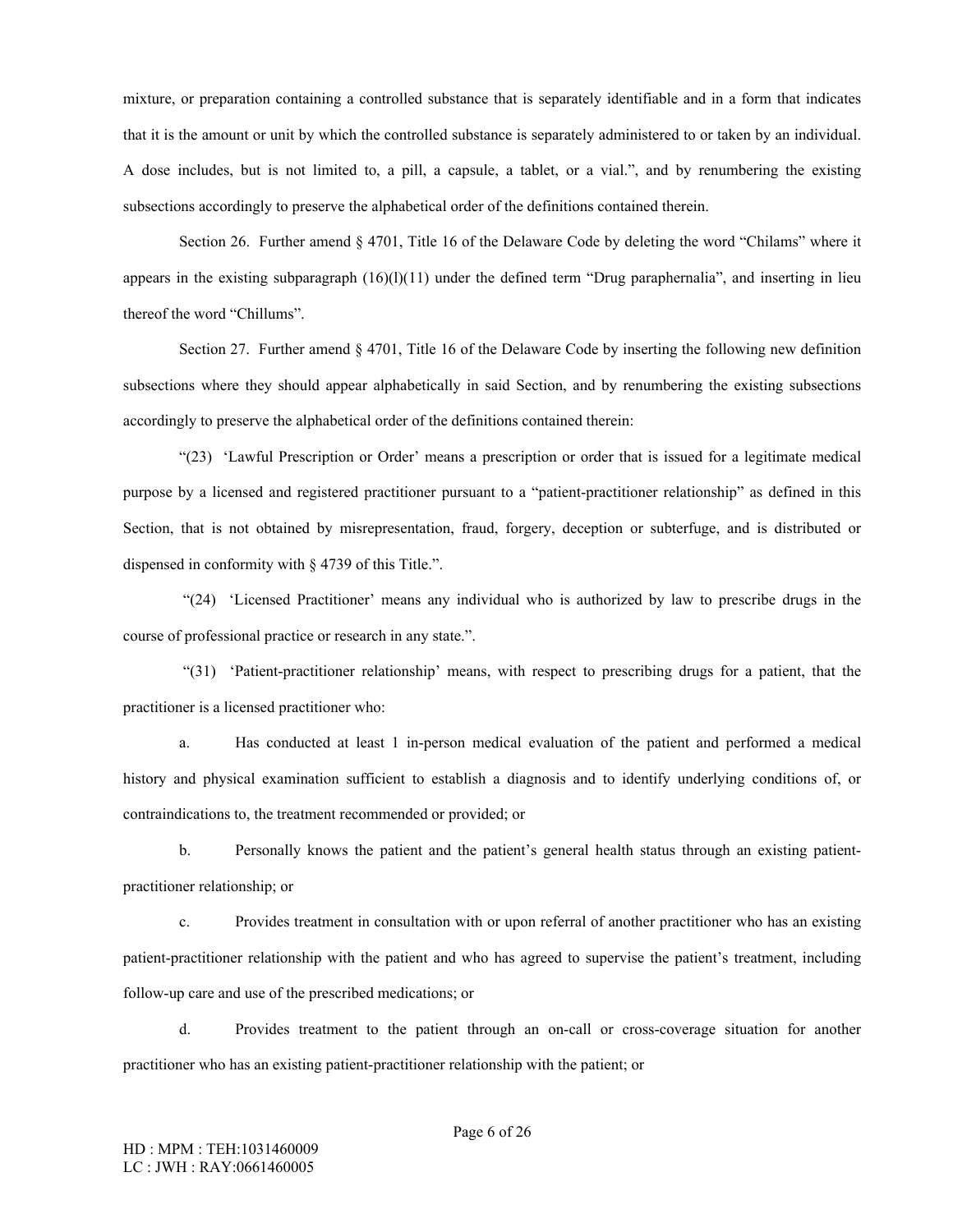e. Provides continuing medications on a short-term basis for a new patient prior to the first appointment; or

f. Provides treatment based upon admission orders for a newly hospitalized patient.".

 "(37) 'Prescription drug' means any drug required by federal or state law or regulation to be dispensed only by or on the prescription of a practitioner licensed to prescribe drugs, or which is restricted to use by practitioners only.".

"(38) 'Prescription drug order' means any written or verbal order of a practitioner for a prescription drug."

 "(40) 'Protected park recreation area, church, synagogue or other place of worship' means (a) any building, structure, athletic playing field, playground, or other land contained on the property of any park or recreation area owned, operated or utilized by any county or municipality, or by the State, or by any board, commission, department, agency, corporation or organization thereof, or in any 'parkland' as defined in  $\S 8110(a)(2)$  of Title 9 or any church, synagogue or other place of worship, or (b) any area accessible to the public located within 300 feet of the property of any park or recreation area owned, operated or utilized by any county or municipality, or by the State, or by any board, commission, department, agency, corporation or organization thereof, or in any 'parkland' as defined in §  $8110(a)(2)$  of Title 9 or any church, synagogue or place of worship, or any parked vehicle located within 300 feet of the property of any park or recreation area owned, operated or utilized by any county or municipality, or by the State, or by any board, commission, department, agency, corporation or organization thereof, or in any 'parkland' as defined in § 8110(a)(2) of Title 9 or any church, synagogue or place of worship. For the purposes of this section an 'area accessible to the public' shall include sidewalks, streets, parking lots, parks, playgrounds, stores and restaurants, and any other outdoor locations such as front porches or front yards.".

 "(41) 'Protected school zone' means (a) any building, structure, athletic playing field, playground, or other land contained on the property of a public or private kindergarten, elementary, secondary, or vocational-technical school, or (b) any area accessible to the public located within 300 feet of the property of a public or private kindergarten, elementary, secondary, or vocational-technical school, or any parked vehicle located within 300 feet of the property of a public or private kindergarten, elementary, secondary, or vocational-technical school. For the purposes of this section, an 'area accessible to the public' shall include sidewalks, streets, parking lots, parks, playgrounds, stores and restaurants, and any other outdoor locations such as front porches or front yards.".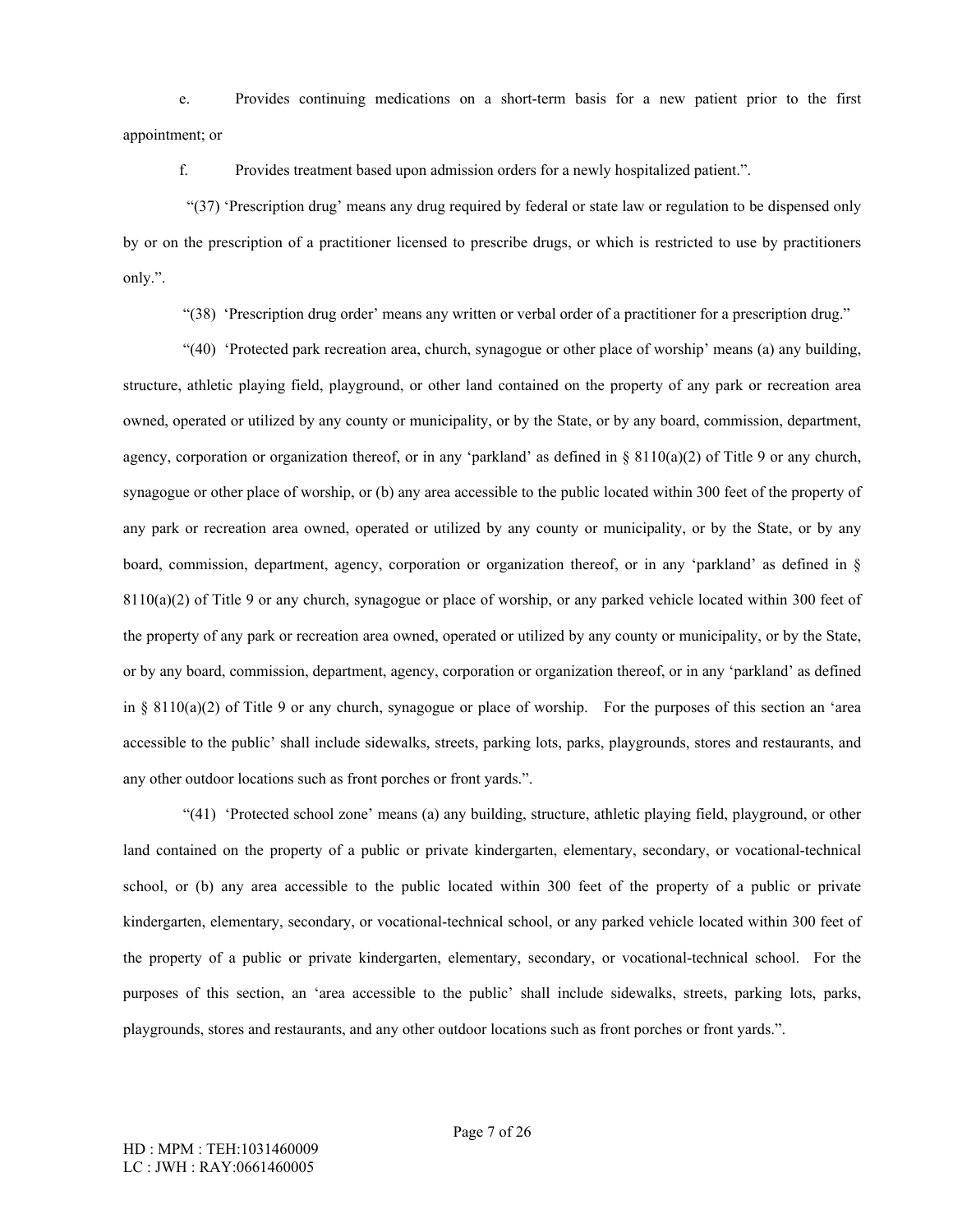"(42) 'Purported Controlled Substance' means any substance that is: (a) expressly or impliedly represented to be a controlled substance; or (b) expressly or impliedly represented to be of such nature that another person will be able to distribute or use the substance as a controlled substance.".

Section 28. Further amend § 4701, Title 16 of the Delaware Code by deleting the Section number " $4757(f)(2)$ " as it appears in the subsection containing the defined term "Secretary" and inserting in lieu thereof the Section number " $4762(f)(2)$ ".

Section 29. Further amend § 4701, Title 16 of the Delaware Code by inserting a new subsection (47) reading as follows:

"(47) 'Vehicle' shall have the same definition as that set forth in  $\S$  101(80) of Title 21.".

Section 30. Amend § 4743, Title 16 of the Delaware Code by striking the existing subsections (8) and (10) in their entirety, renumbering existing subsection (9) as subsection (8), and by deleting the punctuation mark ";" at the end of the renumbered subsection (8) and inserting in lieu thereof the punctuation mark ".".

Section 31. Further amend § 4743, Title 16 of the Delaware Code by striking the existing subsections (11) and (12) in their entirety.

Section 32. Amend § 4751, Title 16 of the Delaware Code by striking said Section in its entirety.

Section 33. Amend Title 16 of the Delaware Code by inserting a new  $\S$  4751A, reading, as follows:

"§4751A. Aggravating Factors Related to Drug Offenses.

For the purposes of this subchapter:

(a) Each of the following shall be an 'Aggravating Factor' within the meaning of the offenses in this subchapter:

(1) the offense was committed within a protected school zone, as defined in § 4701 of this Title;

(2) the offense was committed within a protected park or recreation area, or church, synagogue or other place of worship, as defined in § 4701 of this Title;

(3) the offense occurred in a vehicle, as defined in § 4701 of this Title;

(4) the defendant was an adult, that is, a person who had reached his or her 18th birthday, and the offense involved a juvenile, that is, a person who had not reached his or her 18th birthday, as a co-conspirator or accomplice, or as the intended or actual recipient of the controlled substances, and the defendant was more than four years older than the juvenile; and

(5) the defendant, during or immediately following the commission of any offense in this Title: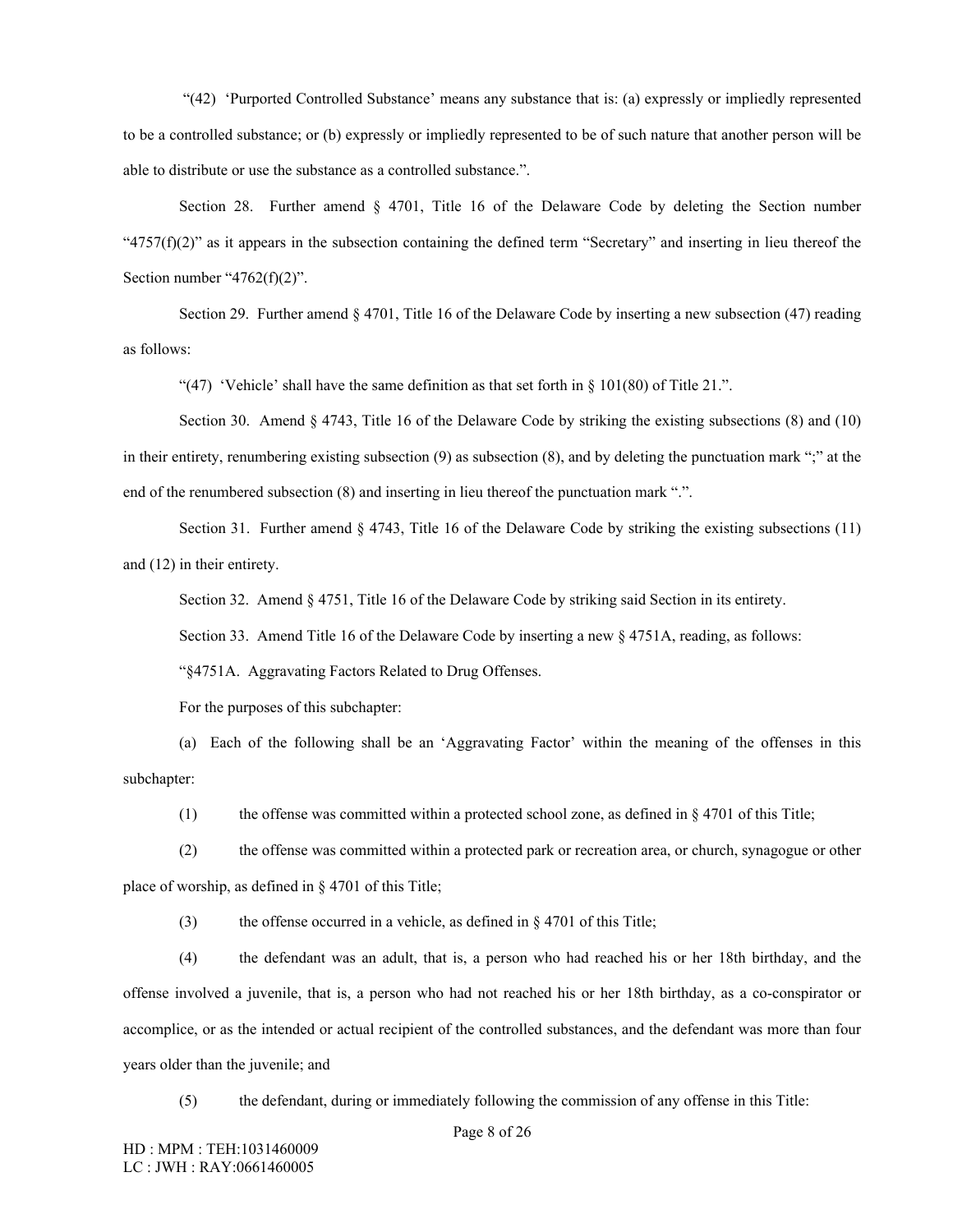(i) intentionally prevented or attempted to prevent a law enforcement officer, as defined in  $\S$  222(15) of Title 11, from effecting an arrest or detention of the defendant by use of force or violence towards the law enforcement officer; or

(ii) intentionally fled in a vehicle from a law enforcement officer, as defined in  $\S$  222(15) of Title 11, while the law enforcement officer was effecting an arrest or detention of the defendant, thereby creating a substantial risk of physical injury to other persons.

(b) When the aggravating factors 'protected school zone' and 'protected park, recreation area, church, synagogue or other place of worship' of subsections  $(a)(1)$  and  $(a)(2)$  of this section are both present, both may be alleged and proven, but they shall only count as one aggravating factor in determining which offense the defendant committed.

(c) In any offense in which one or more aggravating factors set forth in this Section are present, the factor or factors shall be alleged in the charging information or indictment, and constitute an element of the offense. When there are more aggravating factors present than are required to prove the offense, all may be alleged and proven.".

Section 34. Amend Title 16 of the Delaware Code by inserting a new § 4751B, reading, as follows:

"§ 4751B. Prior Qualifying Title 16 Convictions.

For the purposes of this subchapter:

(a) A 'Prior Qualifying Title 16 Conviction' means any prior adult felony conviction for a Title 16 offense where the conviction was one of former §§ 4751, 4752, or 4753A of this Title, or any other former section of this Title that was, at the time of conviction, a class C or higher felony; or where the conviction was one of §§ 4752, 4753, 4754, 4755, or 4756 of this Title, or any other felony conviction specified in the controlled substances law of any other state, local jurisdiction, the United States, any territory of the United States, any federal or military reservation, or the District of Columbia, which is the same as, or equivalent to, an offense specified in the laws of this State, if the new offense occurs within 5 years of the date of conviction for the earlier offense or the date of termination of all periods of incarceration or confinement imposed pursuant to the conviction, whichever is the later date. For purposes of §§ 4761(a)  $\&$  (b), 4763 and 4764 of this Title, a 'Prior Qualifying Title 16 Conviction' means any prior adult conviction, including both felony and misdemeanor, under this Title, if the new offense occurs within 5 years of the date of conviction for the earlier offense, or the date of termination of all periods of incarceration or confinement imposed pursuant to the conviction, whichever is the later date.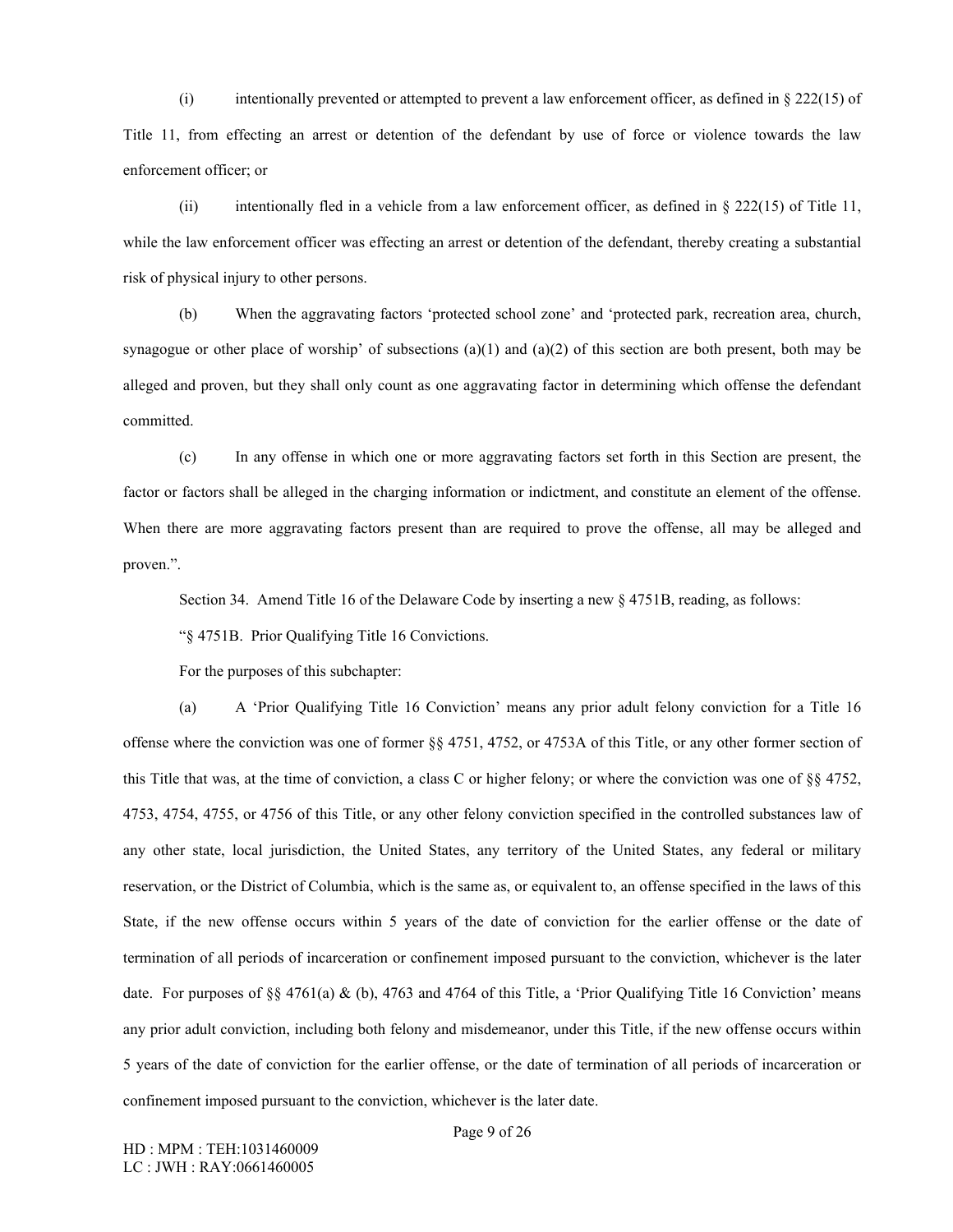(b) 'Two Prior Qualifying Title 16 Convictions' means one 'Prior Qualifying Title 16 Conviction', as defined in subsection (a) of this Section, and an additional prior adult felony conviction or a juvenile adjudication for a Title 16 offense, where the conviction or juvenile adjudication was one of former §§ 4751, 4752, or 4753A of this Title, or any other former section of this Title that was at the time of conviction or juvenile adjudication a class C or higher felony, or where the conviction or adjudication was one of §§ 4752, 4753, 4754, 4755, or 4756 of this Title, or any other felony conviction or juvenile adjudication specified in the controlled substances law of any other state, local jurisdiction, the United States, any federal or military reservation, or the District of Columbia, which is the same as, or equivalent to, an offense specified in the laws of this State, if the new offense occurs within 10 years of the date of conviction or juvenile adjudication for the additional prior adult felony conviction or juvenile adjudication or the date of termination of all periods of incarceration or confinement imposed pursuant to the earlier conviction or juvenile adjudication, whichever is the later date, and the sentence or disposition following an adjudication of delinquency for the additional prior adult felony conviction or juvenile adjudication was imposed before the offense which is the basis for the Prior Qualifying Title 16 Conviction was committed. For a juvenile adjudication to count as the additional prior adult felony conviction or juvenile adjudication, the juvenile must have reached his or her 16th birthday by the date the criminal act was committed which forms the basis for the juvenile adjudication.

(c) In any offense involving a 'prior qualifying Title 16 conviction' or 'two prior qualifying Title 16 convictions,' 'the prior qualifying Title 16 conviction or convictions, including any juvenile adjudication, shall be proved in accordance with § 4215 of Title 11.

(d) Penalties.

(1) In any case in which a defendant has a 'prior qualifying Title 16 conviction,' the defendant shall be sentenced as follows:

(A) A defendant convicted of  $\S$  4753(a) of this Title shall be sentenced as though the defendant was convicted of § 4752(b) of this Title.

(B) A defendant convicted of § 4753(d) of this Title shall be sentenced as though the defendant was convicted of § 4752(e) of this Title.

(C) A defendant convicted of  $\S$  4754(a) of this Title shall be sentenced as though the defendant was convicted of § 4753(b) of this Title.

(D) A defendant convicted of § 4754(b) shall be sentenced as though the defendant was convicted of § 4752(d) of this Title.

HD : MPM : TEH:1031460009 LC : JWH : RAY:0661460005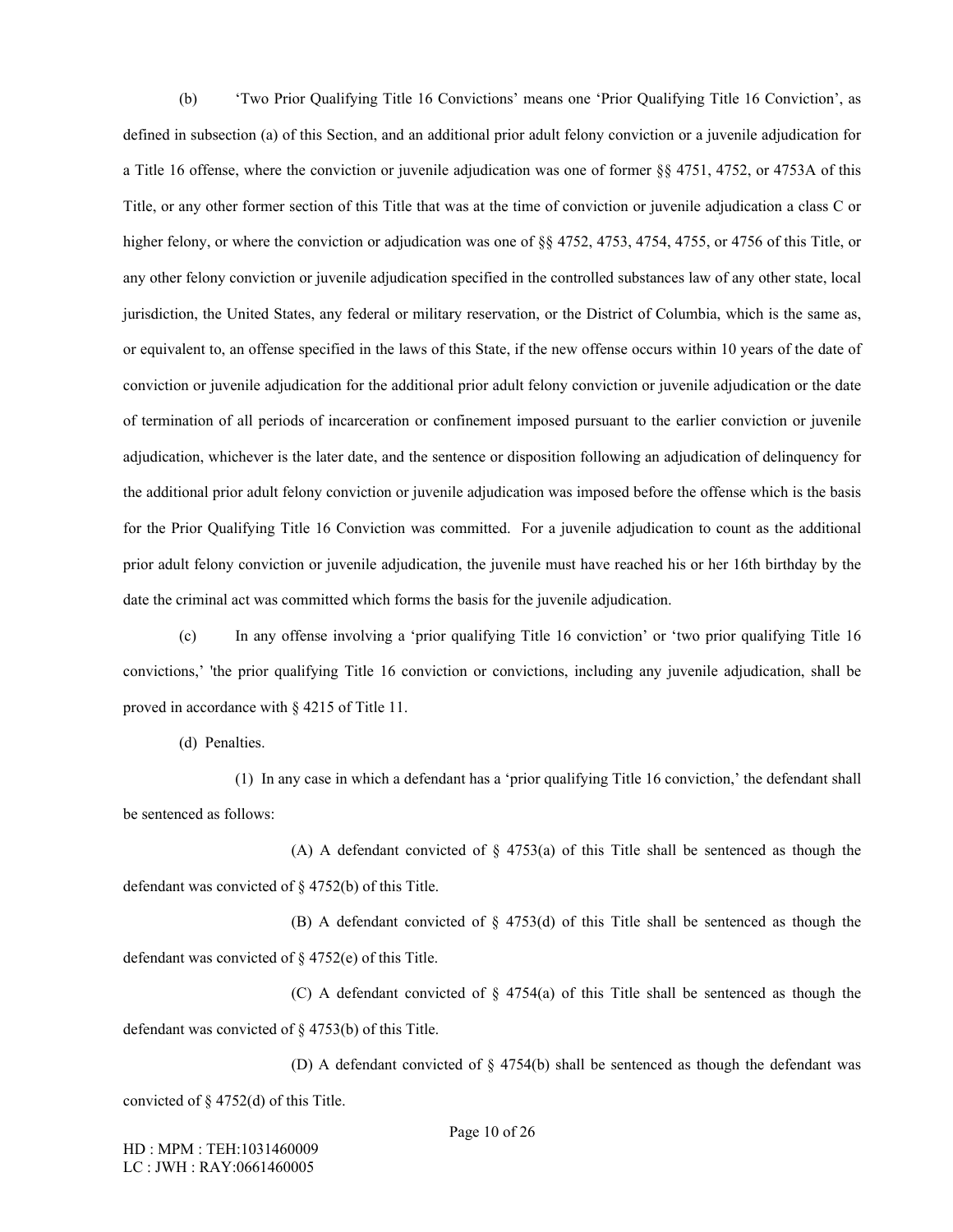(E) A defendant convicted of  $\S$  4754(c) of this Title shall be sentenced as though the defendant was convicted of § 4753(e) of this Title.

(F) A defendant convicted of § 4755 of this Title shall be sentenced as though the defendant was convicted of § 4753(d) of this Title.

(G) A defendant convicted of § 4756 of this Title shall be sentenced as though the defendant was convicted of § 4754(c) of this Title.

(H) A defendant convicted of  $\S$  4757(c)(1) of this Title shall be sentenced as though the defendant was convicted of  $\S$  4757(c)(2) of this Title.

(I) A defendant convicted of § 4761(a) of this Title shall be sentenced as though the defendant was convicted of § 4761(b) of this Title.

(J) A defendant convicted of  $\S$  4761(c) of this Title shall be sentenced as though the defendant was convicted of § 4761(d) of this Title.

(K) A defendant convicted of § 4763(b) of this Title shall be sentenced as though the defendant was convicted of § 4763(c) of this Title.

(L) A defendant convicted of § 4764(b) of this Title shall be sentenced as though the defendant was convicted of § 4764(a) of this Title.

(2) In any case in which a defendant has 'two prior qualifying Title 16 convictions,' the defendant shall be sentenced as follows:

(A) A defendant convicted of § 4754(a) of this Title shall be sentenced as though the defendant was convicted of § 4752 of this Title.

(B) A defendant convicted of § 4755 of this Title shall be sentenced as though the defendant was convicted of § 4752(e) of this Title.

(C) A defendant convicted of § 4756 of this Title shall be sentenced as though the defendant was convicted of § 4753(e) of this Title.".

Section 35. Amend Title 16 of the Delaware Code by inserting a new § 4751C, reading as follows:

"§ 4751C. Quantity Tiers Related to Drug Offenses.

For the purposes of this subchapter:

(a) 'Tier 5 Controlled Substances Quantity' means: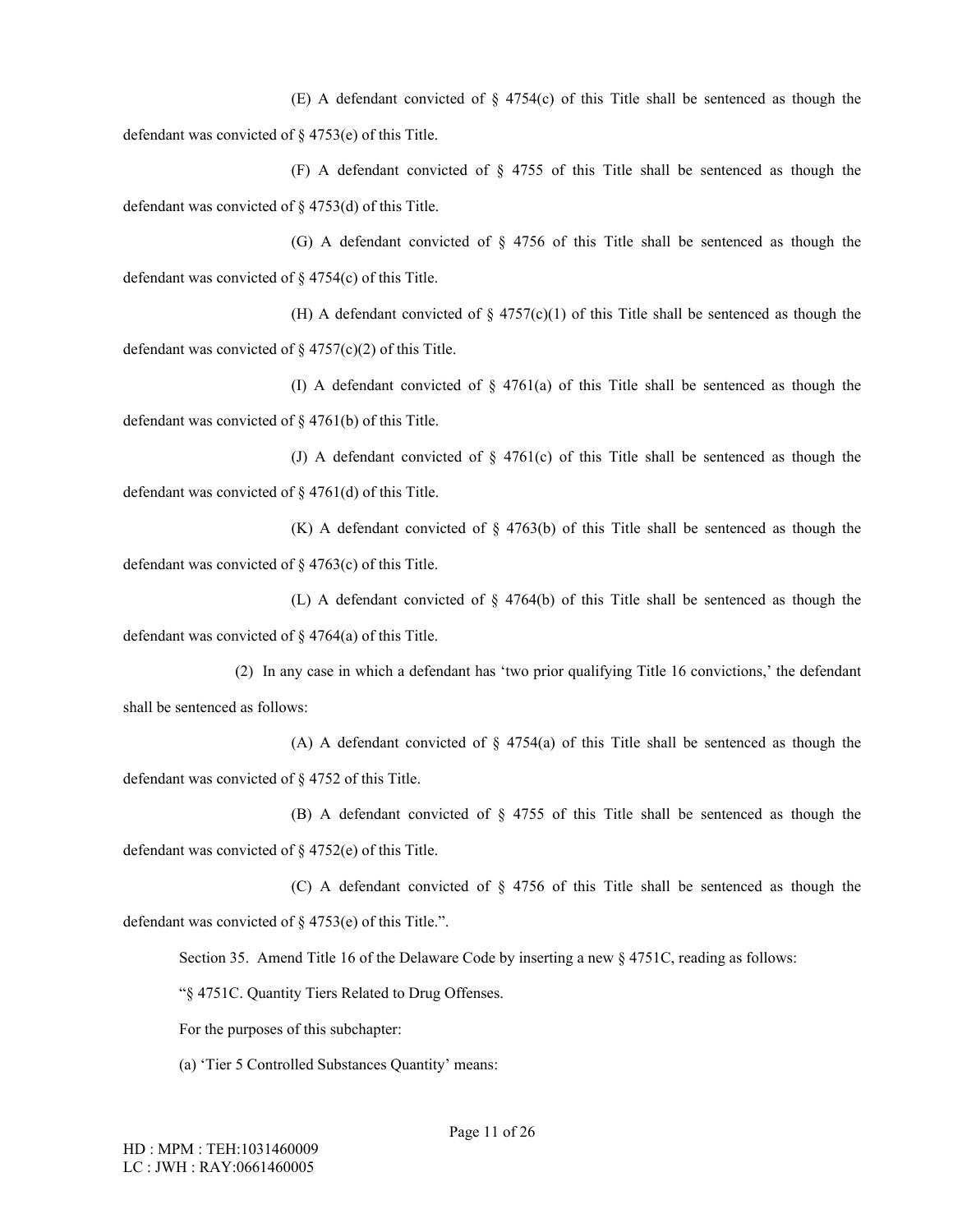(1) 25 grams or more of cocaine or of any mixture containing cocaine, as described in § 4716(b)(4) of this Title;

(2) 5 grams or more of any morphine, opium or any salt, isomer or salt of an isomer thereof, including heroin, as described in § 4714 of this Title, or of any mixture containing any such substance;

(3) 5000 grams or more of marijuana, as described in  $\S$  4701(26) of this Title;

(4) 25 grams or more of methamphetamine, including its salt, isomer or salt of an isomer thereof, or of any mixture containing any such substance, as described in  $\S$  4716(d)(3) of this Title;

(5) 25 grams or more of amphetamine, including its salts, optical isomers and salt of its optical isomers, or of any mixture containing any such substance, as described in  $\S 4716(d)(1)$  of this Title;

(6) 25 grams or more of phencyclidine, or of any mixture containing any such substance, as described in  $§$  4716(e)(5) of this Title;

(7) 500 or more doses or, in a liquid form, 50 milligrams or more of lysergic acid diethylamide (LSD), or any mixture containing such substance, as described in  $\S 4714(d)(9)$  of this Title;

(8) 62.5 or more doses or 12.5 or more grams or 12.5 milliliters or more of a designer drug or any mixture containing any such substance, as described in § 4701(9) of this Title; or

(9) 62.5 or more doses or 12.5 or more grams or 12.5 milliliters or more of 3,4 methylenedioxymethamphetamine (MDMA), its optical, positional and geometric isomers, salts and salts of isomers, or any mixture containing such substance, as described in  $\S 4714(d)(21)$  of this Title.

(b) 'Tier 4 Controlled Substances Quantity' means:

(1) 20 grams or more of cocaine or of any mixture containing cocaine, as described in § 4716(b)(4) of this Title;

(2) 4 grams or more of any morphine, opium or any salt, isomer or salt of an isomer thereof, including heroin, as described in  $\S$  4714 of this Title, or of any mixture containing any such substance;

(3) 4000 grams or more of marijuana, as described in § 4701(26) of this Title;

(4) 20 grams or more of methamphetamine, including its salt, isomer or salt of an isomer thereof, or of any mixture containing any such substance, as described in  $\S 4716(d)(3)$  of this Title;

(5) 20 grams or more of amphetamine, including its salts, optical isomers and salt of its optical isomers, or of any mixture containing any such substance, as described in  $\S 4716(d)(1)$  of this Title;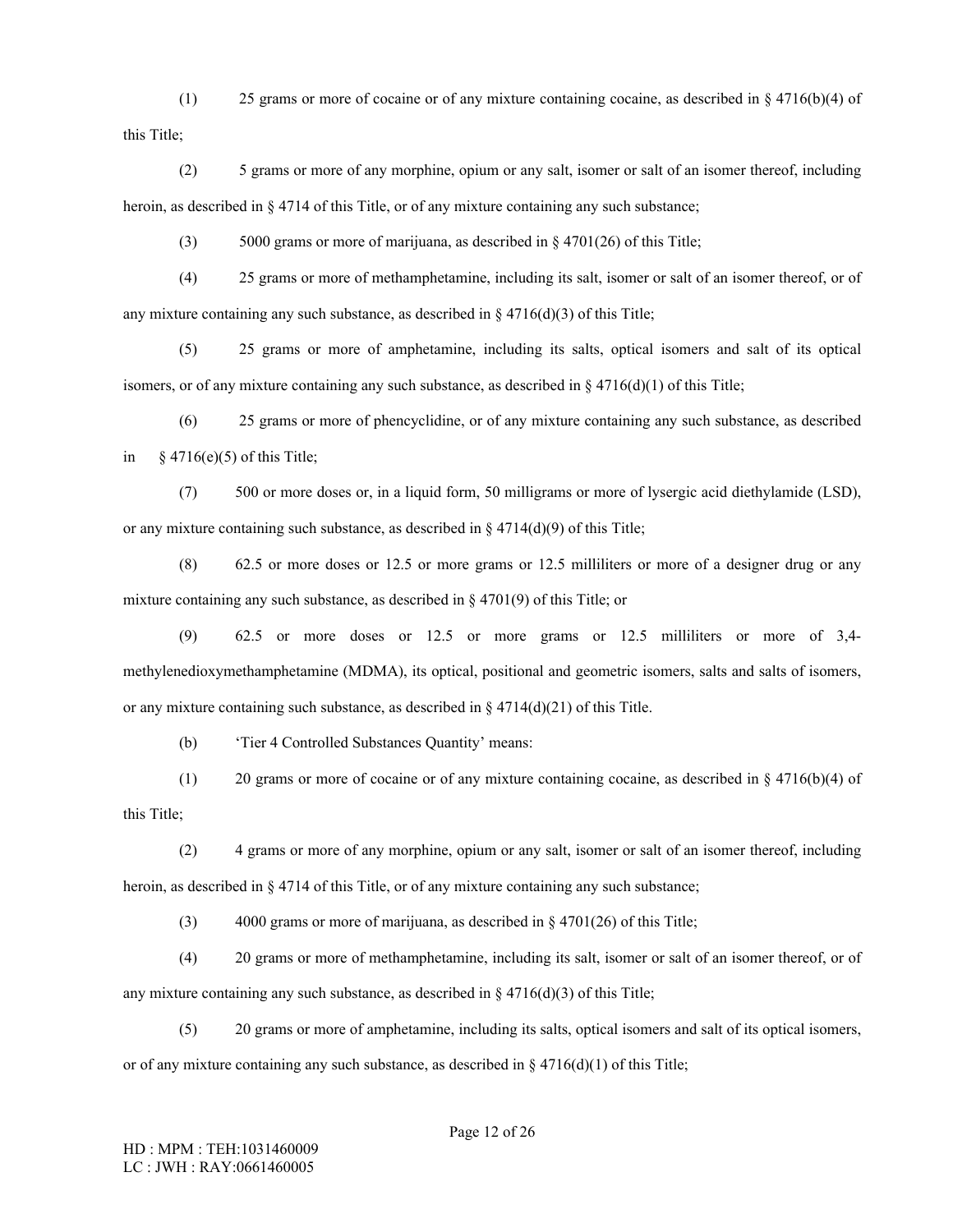(6) 20 grams or more of phencyclidine, or of any mixture containing any such substance, as described in  $\&$  4716(e)(5) of this Title;

(7) 250 or more doses or, in a liquid form, 25 milligrams or more of lysergic acid diethylamide (LSD), or any mixture containing such substance, as described in § 4714(d)(9) of this Title;

(8) 50 or more doses or 10 or more grams or 10 milliliters or more of a designer drug or any mixture containing any such substance, as described in § 4701(9) of this Title;

(9) 50 or more doses or 10 or more grams or 10 milliliters or more of 3,4 methylenedioxymethamphetamine (MDMA), its optical, positional and geometric isomers, salts and salts of isomers, or any mixture containing such substance, as described in  $\S 4714(d)(21)$  of this Title; or

(10) 60 or more substantially identical doses of a narcotic Schedule II or III controlled substance that is a prescription drug, or 6 grams or more of any mixture that contains a narcotic Schedule II or III controlled substance that is a prescription drug.

(c) 'Tier 3 Controlled Substances Quantity' means:

(1) 15 grams or more of cocaine or of any mixture containing cocaine, as described in § 4716(b)(4) of this Title;

(2) 3 grams or more of any morphine, opium or any salt, isomer or salt of an isomer thereof, including heroin, as described in § 4714 of this Title, or of any mixture containing any such substance;

(3) 3000 grams or more of marijuana, as described in § 4701(26) of this Title;

(4) 15 grams or more of methamphetamine, including its salt, isomer or salt of an isomer thereof, or of any mixture containing any such substance, as described in  $\S 4716(d)(3)$  of this Title;

(5) 15 grams or more of amphetamine, including its salts, optical isomers and salt of its optical isomers, or of any mixture containing any such substance, as described in  $\S$  4716(d)(1) of this Title;

(6) 15 grams or more of phencyclidine, or of any mixture containing any such substance, as described in  $§$  4716(e)(5) of this Title;

(7) 100 or more doses or, in a liquid form, 10 milligrams or more of lysergic acid diethylamide (LSD), or any mixture containing such substance, as described in § 4714(d)(9) of this Title;

(8) 37.5 or more doses or 7.5 or more grams or 7.5 milliliters or more of a designer drug or any mixture containing any such substance, as described in § 4701(9) of this Title; or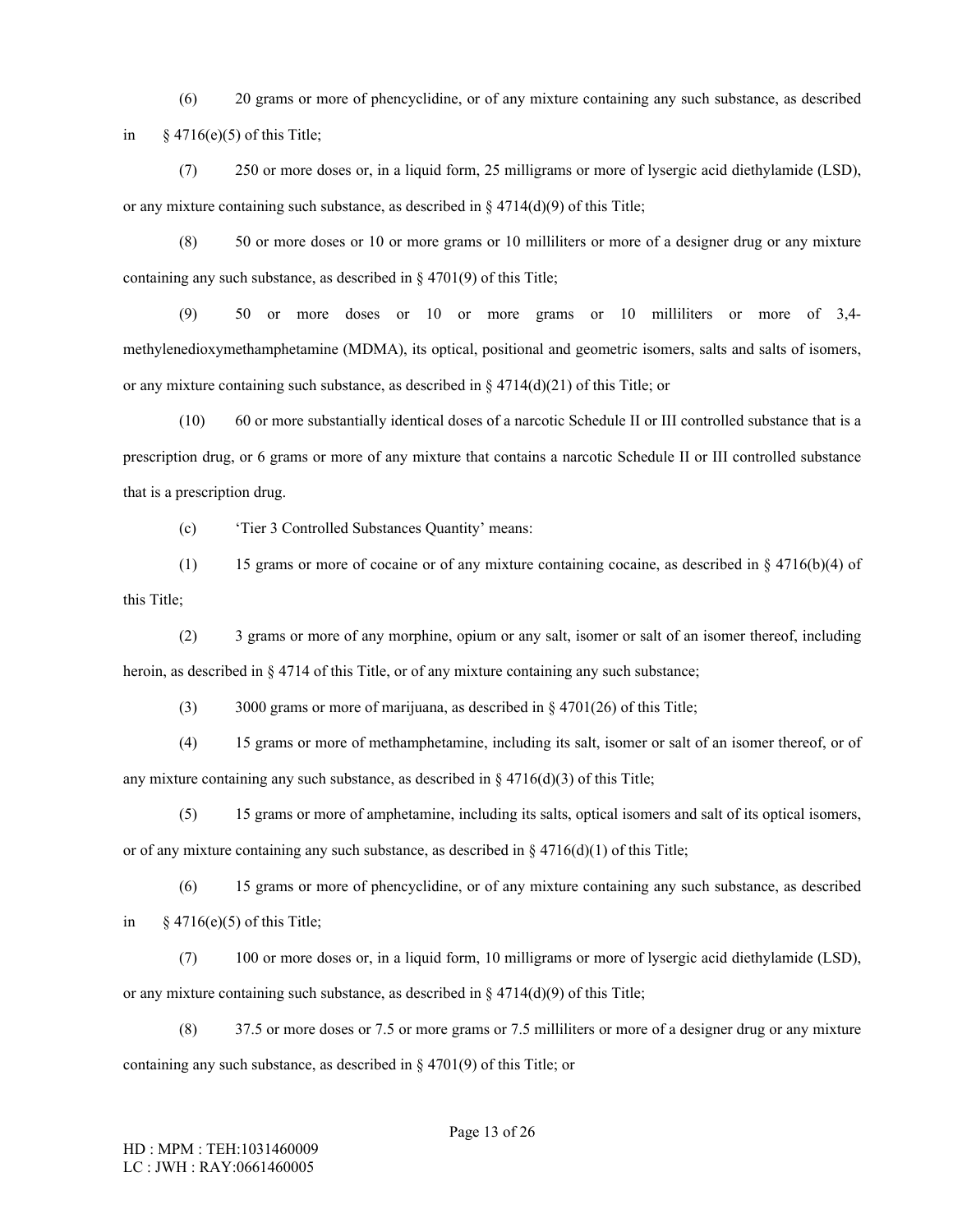(9) 37.5 or more doses or 7.5 or more grams or 7.5 milliliters or more of 3,4 methylenedioxymethamphetamine (MDMA), its optical, positional and geometric isomers, salts and salts of isomers, or any mixture containing such substance, as described in § 4714(d)(21) of this Title.

(d) 'Tier 2 Controlled Substances Quantity' means:

(1) 10 grams or more of cocaine or of any mixture containing cocaine, as described in  $\S 4716(b)(4)$  of this Title;

(2) 2 grams or more of any morphine, opium or any salt, isomer or salt of an isomer thereof, including heroin, as described in § 4714 of this Title, or of any mixture containing any such substance;

(3) 1500 grams or more of marijuana, as described in § 4701(26) of this Title;

(4) 10 grams or more of methamphetamine, including its salt, isomer or salt of an isomer thereof, or of any mixture containing any such substance, as described in  $\S 4716(d)(3)$  of this Title;

(5) 10 grams or more of amphetamine, including its salts, optical isomers and salt of its optical isomers, or of any mixture containing any such substance, as described in § 4716(d)(1) of this Title;

(6) 10 grams or more of phencyclidine, or of any mixture containing any such substance, as described in  $§$  4716(e)(5) of this Title;

(7) 50 or more doses or, in a liquid form, 5 milligrams or more of lysergic acid diethylamide (LSD), or any mixture containing such substance, as described in  $\S 4714(d)(9)$  of this Title;

(8) 25 or more doses or 5 or more grams or 5 milliliters or more of a designer drug or any mixture containing any such substance, as described in § 4701(9) of this Title;

(9) 25 or more doses or 5 or more grams or 5 milliliters or more of 3,4 methylenedioxymethamphetamine (MDMA), its optical, positional and geometric isomers, salts and salts of isomers, or any mixture containing such substance, as described in  $\S 4714(d)(21)$  of this Title; or

(10) 30 or more substantially identical doses of a narcotic Schedule II or III controlled substance that is a prescription drug, or 3 grams or more of any mixture that contains a narcotic Schedule II or III controlled substance that is a prescription drug.

(e) 'Tier 1 Controlled Substances Quantity' means:

(1) 5 grams or more of cocaine or of any mixture containing cocaine, as described in § 4716(b)(4) of this Title;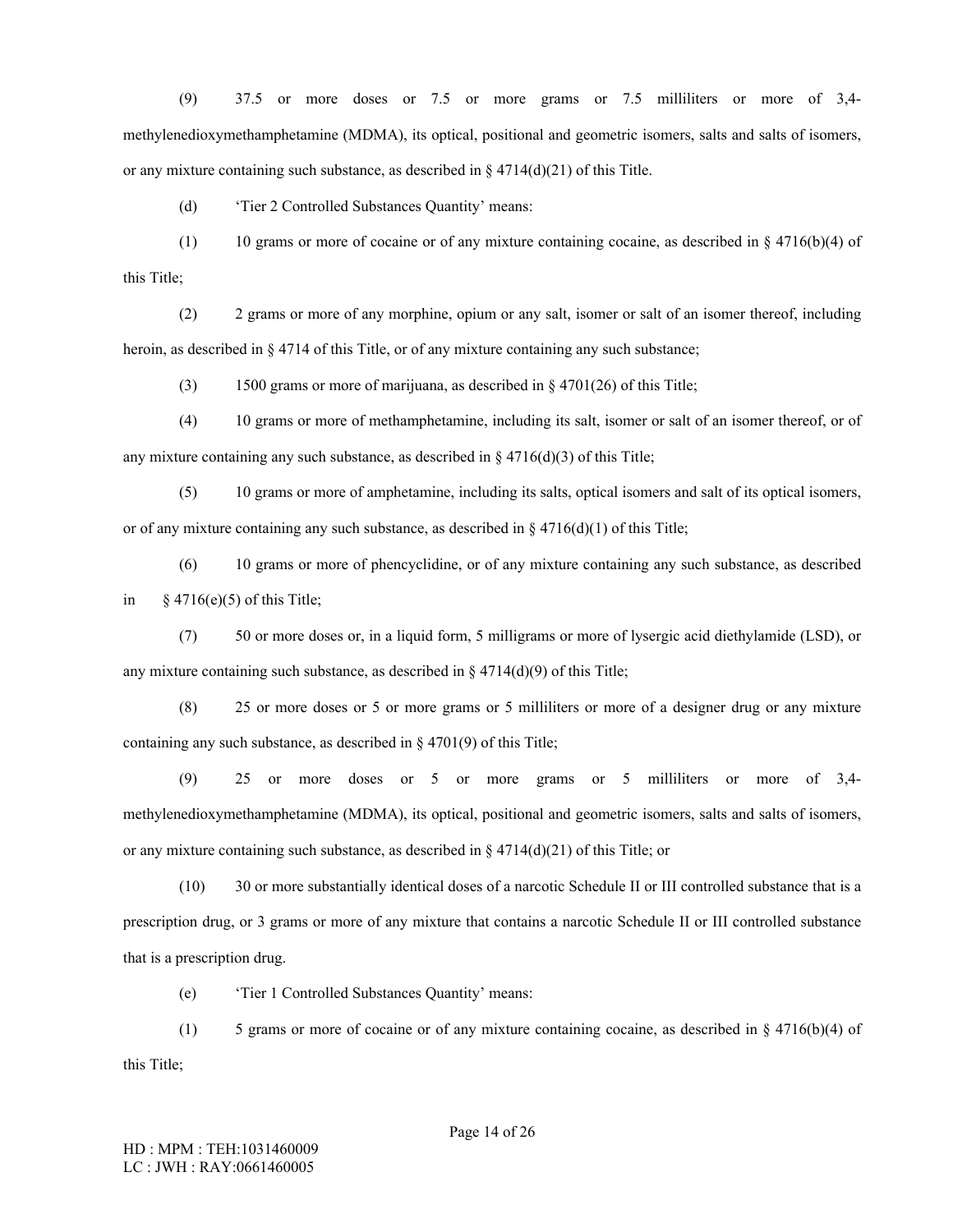(2) 1 gram or more of any morphine, opium or any salt, isomer or salt of an isomer thereof, including heroin, as described in  $\S$  4714 of this Title, or of any mixture containing any such substance;

(3) 175 grams or more of marijuana, as described in § 4701(26) of this Title;

(4) 5 grams or more of methamphetamine, including its salt, isomer or salt of an isomer thereof, or of any mixture containing any such substance, as described in  $\S 4716(d)(3)$  of this Title;

(5) 5 grams or more of amphetamine, including its salts, optical isomers and salt of its optical isomers, or of any mixture containing any such substance, as described in § 4716(d)(1) of this Title;

(6) 5 grams or more of phencyclidine, or of any mixture containing any such substance, as described in § 4716(e)(5) of this Title;

(7) 25 or more doses or, in a liquid form, 2.5 milligrams or more of lysergic acid diethylamide (LSD), or any mixture containing such substance, as described in § 4714(d)(9) of this Title;

(8) 12.5 or more doses or 2.5 or more grams or 2.5 milliliters or more of a designer drug or any mixture containing any such substance, as described in § 4701(9) of this Title; or

(9) 12.5 or more doses or 2.5 or more grams or 2.5 milliliters or more of 3,4 methylenedioxymethamphetamine (MDMA), its optical, positional and geometric isomers, salts and salts of isomers, or any mixture containing such substance, as described in  $\S 4714(d)(21)$  of this Title.".

Section 36. Amend Title 16 of the Delaware Code by inserting a new § 4751D, reading, as follows:

"§ 4751D. Knowledge of Weight or Quantity Not an Element of the Offense; Proof of Weight or Quantity.

(a) In any prosecution under this subchapter, in which the weight or quantity of a controlled substance is an element of the offense, the State need not prove that the defendant had any knowledge as to the weight or quantity of the substance possessed. The State need only prove that the defendant knew that the substance was possessed; and, that the substance was that which is alleged, and that the substance weighed a certain amount or was in a certain quantity.

(b) In any prosecution under this subchapter, in which the quantity of a controlled substance is an element of the offense, and the controlled substance is alleged to be a prescription drug as defined in  $\S$  4701(37) of this Title, and the alleged prescription drug consists of multiple doses that appear to be substantially identical, evidence that a chemist or other qualified witness properly tested one dose, and found the presence of a controlled substance, shall be prima facie evidence that the 'substantially identical doses' each contained the controlled substance that is a prescription drug for purposes of determining whether the State has proven the number of doses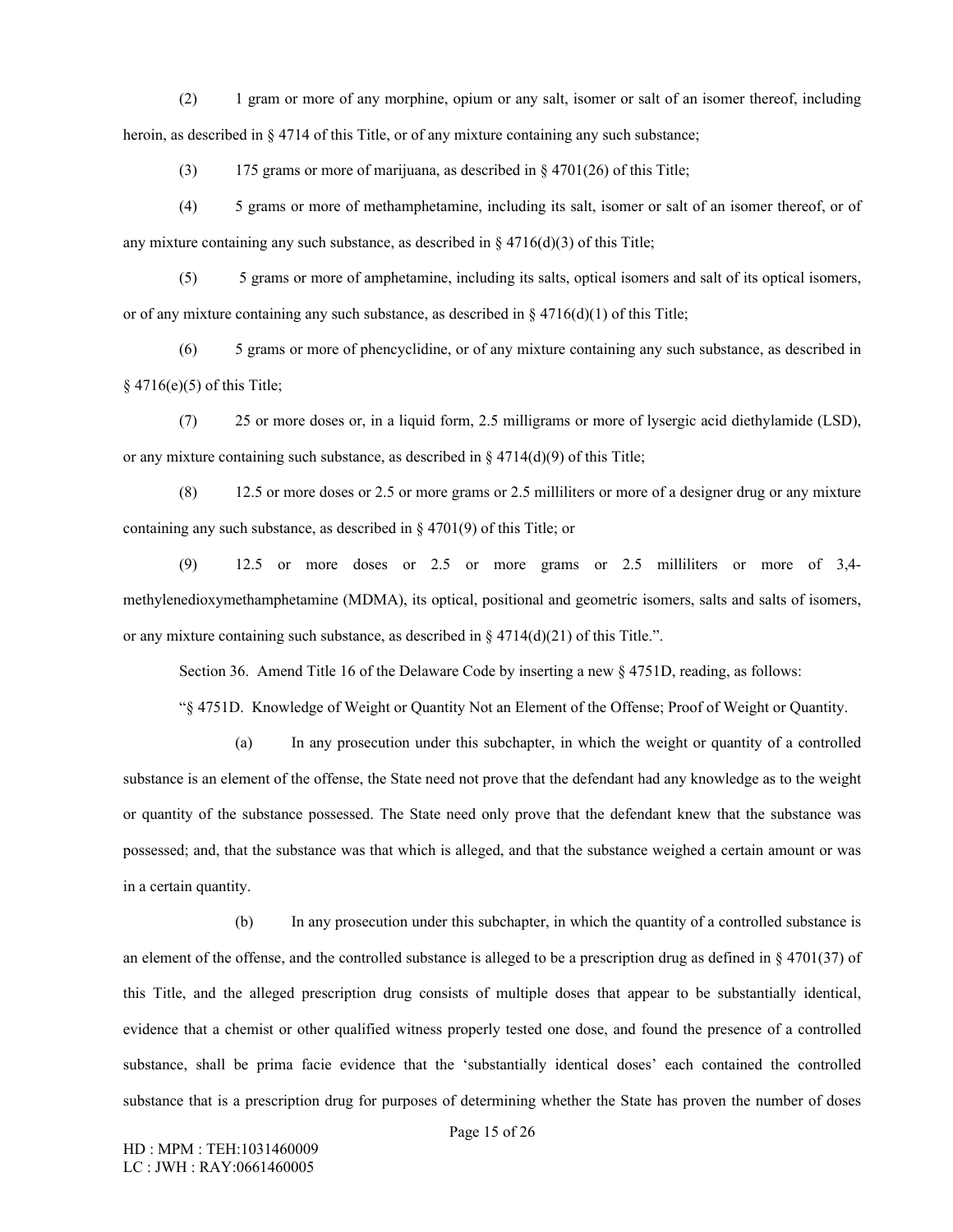constituting the Tier quantities set forth in § 4751C(b)(10) or § 4751C(d)(10) of this Title. Nothing in this subsection precludes the right of any party to introduce any evidence supporting or contradicting evidence offered pursuant to this subsection.".

Section 37. Amend § 4752 and § 4752A, Title 16 of the Delaware Code by striking said Sections in their entirety.

Section 38. Amend Title 16 of the Delaware Code by inserting a new § 4752, reading as follows:

"§ 4752. Drug Dealing. Aggravated Possession. Class B Felony.

Except as authorized by this chapter, any person who:

(a) manufactures, delivers, or possesses with the intent to manufacture or deliver a controlled substance in a Tier 4 quantity;

(b) manufactures, delivers, or possesses with the intent to manufacture or deliver a controlled substance in a Tier 2 quantity, and there is an aggravating factor;

(c) possesses a controlled substance in a Tier 5 quantity;

(d) possesses a controlled substance in a Tier 3 quantity, and there is an aggravating factor; or

(e) possesses a controlled substance in a Tier 2 quantity, as defined in any of  $\S$  4751C(d)(1) – (9), and

there are two aggravating factors, shall be guilty of a Class B felony.".

Section 39. Amend § 4753 and § 4753A, Title 16 of the Delaware Code by striking said Sections in their entirety.

Section 40. Amend Title 16 of the Delaware Code by inserting a new § 4753, reading as follows:

"§ 4753. Drug Dealing. Aggravated Possession. Class C Felony.

Except as authorized by this chapter, any person who:

(a) manufactures, delivers, or possesses with the intent to manufacture or deliver a controlled substance in a Tier 2 quantity;

(b) manufactures, delivers, or possesses with the intent to manufacture or deliver a controlled substance, and there is an aggravating factor;

(c) possesses a controlled substance in a Tier 4 quantity as defined in any of  $\S 4751C(b)(1) - (9)$  of this

Title;

(d) possesses a controlled substance in a Tier 2 quantity, as defined in any of  $\S 4751C(d)(1) - (9)$  of this

Title; and there is an aggravating factor; or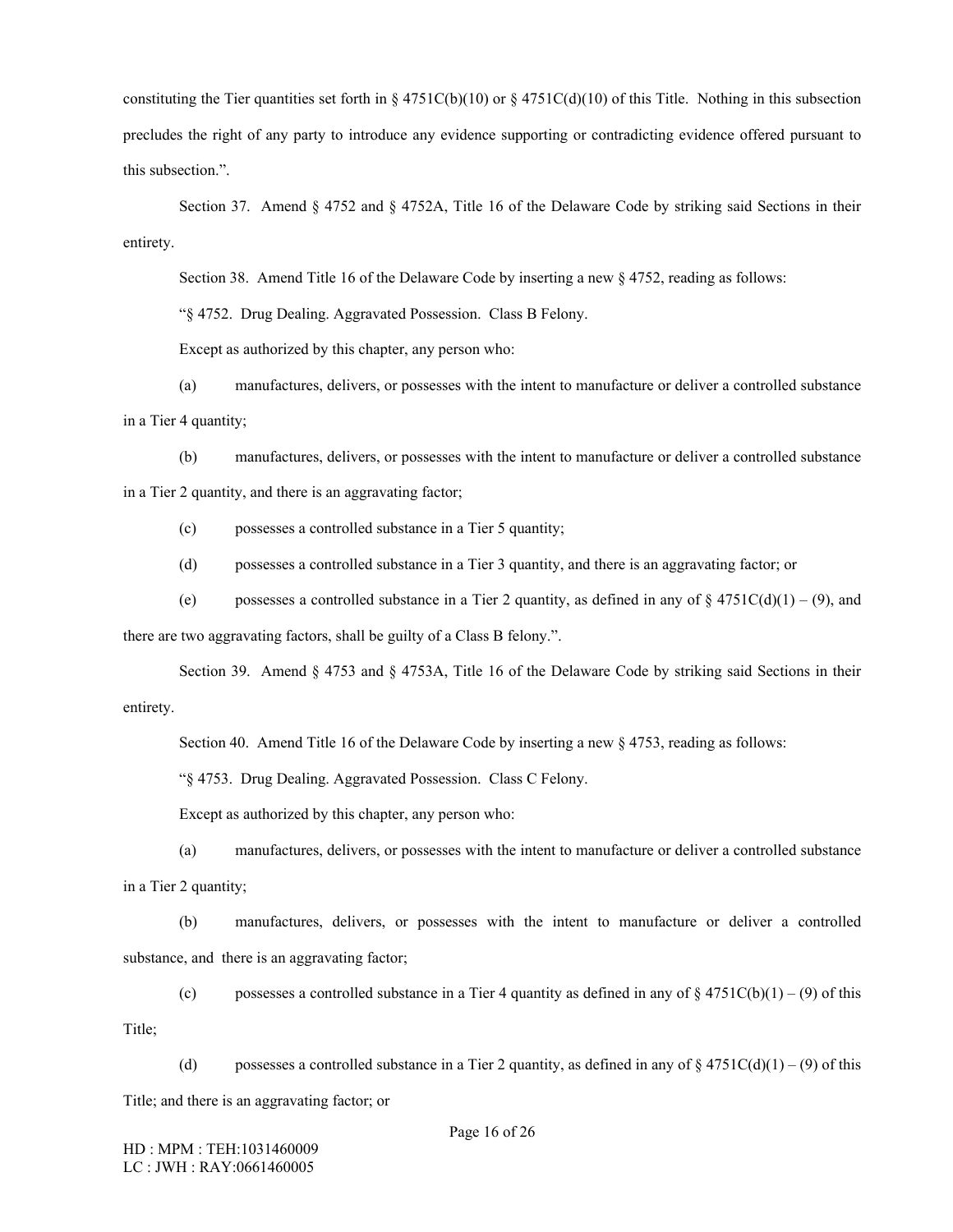(e) possesses a controlled substance in a Tier 1 quantity, and there are two aggravating factors, shall be guilty of a Class C felony.".

Section 41. Amend § 4754 and § 4754A, Title 16 of the Delaware Code by striking said Sections in their entirety.

Section 42. Amend Title 16 of the Delaware Code by inserting a new  $\S$  4754, reading as follows:

"§ 4754. Drug Dealing. Aggravated Possession. Class D Felony.

Except as authorized by this Chapter, any person who:

(a) manufactures, delivers, or possesses with the intent to manufacture or deliver a controlled substance;

(b) possesses a controlled substance in a Tier 3 quantity; or

(c) possesses a controlled substance in a Tier 1 quantity, and there is an aggravating factor,

shall be guilty of a Class D felony.".

Section 43. Amend § 4768, Title 16 of the Delaware Code by striking said Section in its entirety.

Section 44. Amend Title 16 of the Delaware Code by renumbering the existing  $\S$  4765 as  $\S$  4768, and by

striking the phrase "§ 4753 or 4754" and inserting in lieu thereof the phrase "§§ 4761(a) or (b), 4763, or 4764".

Section 45. Amend Title 16 of the Delaware Code by renumbering the existing  $\S$  4759 as  $\S$  4765, and by amending the renumbered § 4765 by striking the second sentence of said Section in its entirety.

Section 46. Amend Title 16 of the Delaware Code by:

(i) renumbering the existing  $\S$  4755 as  $\S$  4759:

(ii) striking the caption "Prohibited Acts E; penalties." and inserting in lieu thereof the caption "Registrant Crimes.";

(iii) inserting the word "or" after the semi-colon at the end of subsection (a)(3);

(iv) striking the phrase "; or" where it appears at the end of subsection (a)(4) and substituting in lieu thereof the punctuation mark ".",;

(v) striking subsection (a)(5) in its entirety; and

(vi) by striking the phrase "(a)(4) or (a)(5)" where it appears in subsection (b), and substituting in lieu thereof the phrase, "or  $(a)(4)$ ".

Section 47. Amend Title 16 of the Delaware Code by inserting a new § 4755, reading as follows:

"§ 4755. Aggravated Possession. Class E Felony.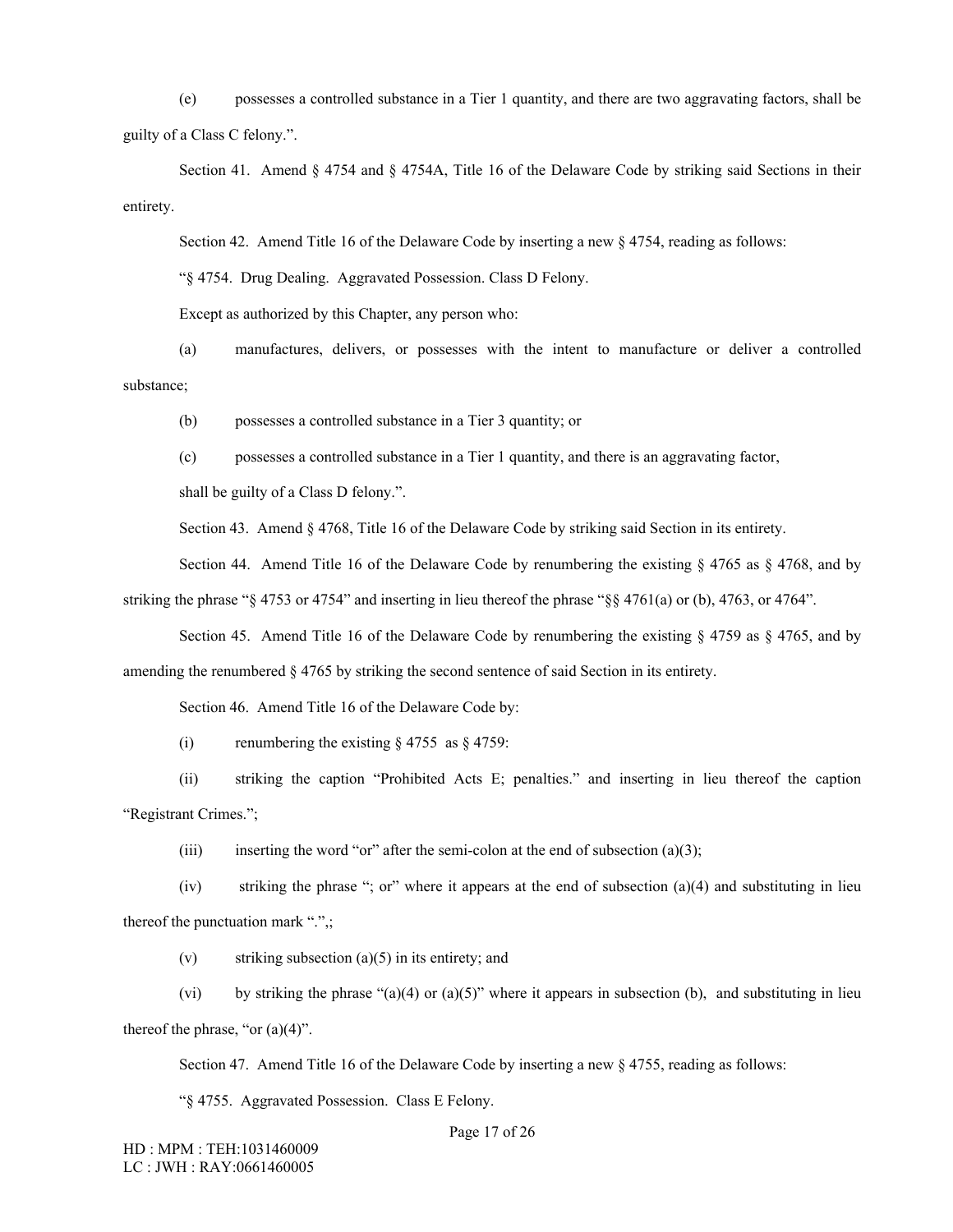Except as authorized by this Chapter, any person who possesses a controlled substance in a Tier 2 quantity, as defined in any of  $\S 4751C(d)(1) - (9)$  of this Chapter, shall be guilty of a Class E felony.".

Section 48. Amend § 4762, Title 16 of the Delaware Code by striking said Section in its entirety.

Section 49. Amend Title 16 of the Delaware Code by inserting a new § 4766, reading as follows:

"§ 4766. Conviction of Lesser Offense.

In any prosecution for any violation of the following sections of this Chapter, the defendant may be convicted under any 1 of the following respective Sections of this Chapter in accordance with the table set forth below establishing lesser included offenses:

- (1) The lesser included offenses under § 4752 are §§ 4753, 4754, 4755, 4756, 4758, 4763, and 4764.
- (2) The lesser included offenses under § 4753 are §§ 4754, 4755, 4756, 4758, 4763, and 4764.
- (3) The lesser included offenses under § 4754 are §§ 4755, 4756, 4758, 4763, and 4764.
- (4) The lesser included offenses under § 4755 are §§ 4756, 4763, and 4764.
- (5) The lesser included offenses under § 4756 are §§ 4763 and 4764.".

Section 50. Amend Title 16 of the Delaware Code by renumbering the existing  $\S$  4757, as  $\S$  4762, and by striking the second sentence of subsection (c) in its entirety.

Section 51. Amend Title 16 of the Delaware Code by: (i) renumbering the existing  $\S$  4756 as  $\S$  4757; (ii) striking the caption "Prohibited acts; penalties" and inserting in lieu thereof the caption "Miscellaneous Drug Crimes. Class B, C, & F Felony."; (iii) inserting the phrase "or prescription drug" after the phrase "controlled substance" where it appears in subsection (a)(3); (iv) striking the phrase "robbery, burglary or" as it appears in subsection (a)(6); (v) striking the sentence in existing subsection (a)(7) in its entirety and substituting in lieu thereof the following: "To prescribe, or administer to another, any anabolic steroid, as defined in § 4718(f) of this Chapter, for the purposes of increasing human muscle weight or improving human performance in any form of exercise, sport, or game.".

Section 52. Further amend renumbered § 4757, Title 16 of the Delaware Code, by inserting the phrase "subsections (a)(1) through (a)(7) of" between the word "violates" and the word "this" as they appear in subsection (b) of said Section.

Section 53. Further amend renumbered  $\S$  4757, Title 16 of the Delaware Code, by inserting a new subsection (c), reading as follows:

"(c) Solicitation of Multiple Prescription Drug Crimes; Penalties.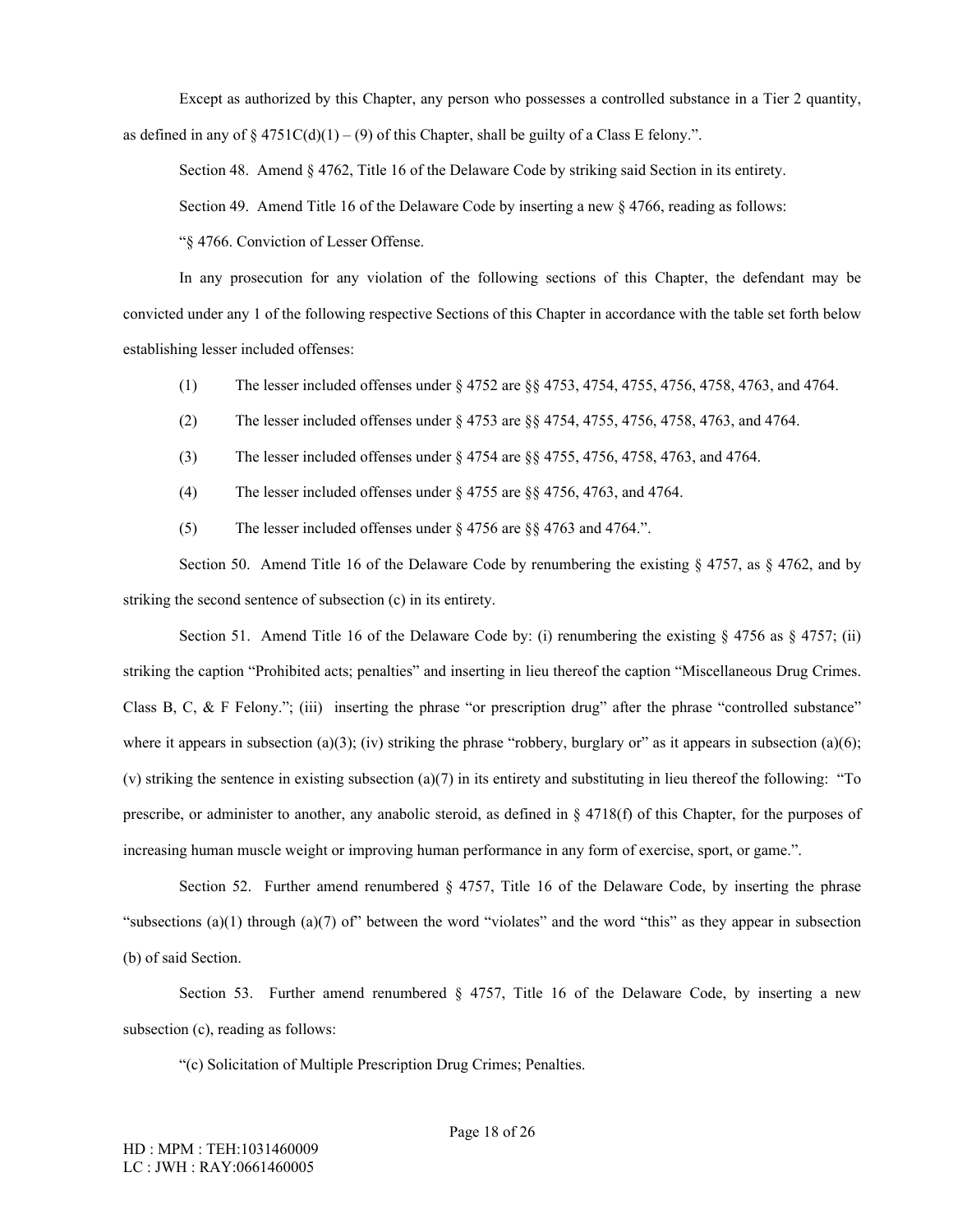(1) Any person who solicits, directs, hires, employs, or otherwise uses one or more other persons three or more times within a thirty day period to violate any provision of paragraph (a) shall be guilty of a class C felony.

(2) Any person who solicits, directs, hires, employs, or otherwise uses one or more other persons three or more times within a thirty day period to violate any provision of paragraph (a), and there is an aggravating factor in connection with at least one of the times shall be guilty of a class B felony.

(3) Paragraphs (1)  $\&$  (2) of this subsection shall constitute an offense if any of the defendant's conduct or any of the violations of subsection (a) occur within Delaware, or as otherwise provided pursuant to § 204 of Title 11.".

Section 54. Amend Title 16 of the Delaware Code by inserting a new § 4756, reading as follows:

"§ 4756. Aggravated Possession. Class F Felony.

Except as authorized by this chapter, any person who possesses a controlled substance in a Tier 1 quantity shall be guilty of a Class F felony.".

Section 55. Amend § 4758, Title 16 of the Delaware Code by striking the existing Section in its entirety and by inserting a new § 4758, reading, as follows:

"§ 4758. Unlawful Dealing in a Counterfeit or Purported Controlled Substance. Class E Felony.

(a) Any person who knowingly manufactures, delivers, attempts to manufacture or deliver, or possesses with the intent to manufacture or deliver a counterfeit or purported controlled substance shall be guilty of a Class E Felony.

(b) It is no defense to prosecution under this section that the substance actually is a controlled substance or that the accused believed the substance was a controlled substance.".

Section 56. Amend § 4760, Title 16 of the Delaware Code by striking said Section in its entirety and inserting a new § 4760 reading as follows:

"§ 4760. Maintaining a Drug Property. Class F felony.

Any person who is the owner, landlord, or tenant of a property, including a dwelling, a building, a store or a business, and who knowingly consents to the use of the property by another for the manufacture of, delivery of, or possession with the intent to manufacture or deliver, controlled substances, shall be guilty of a class F felony.".

Section 57. Amend §§ 4761 and 4761A, Title 16 of the Delaware Code by striking said Sections in their entirety and by inserting a new § 4761, reading as follows:

"§ 4761. Illegal Possession and Delivery of Non-Controlled Prescription Drugs.

Page 19 of 26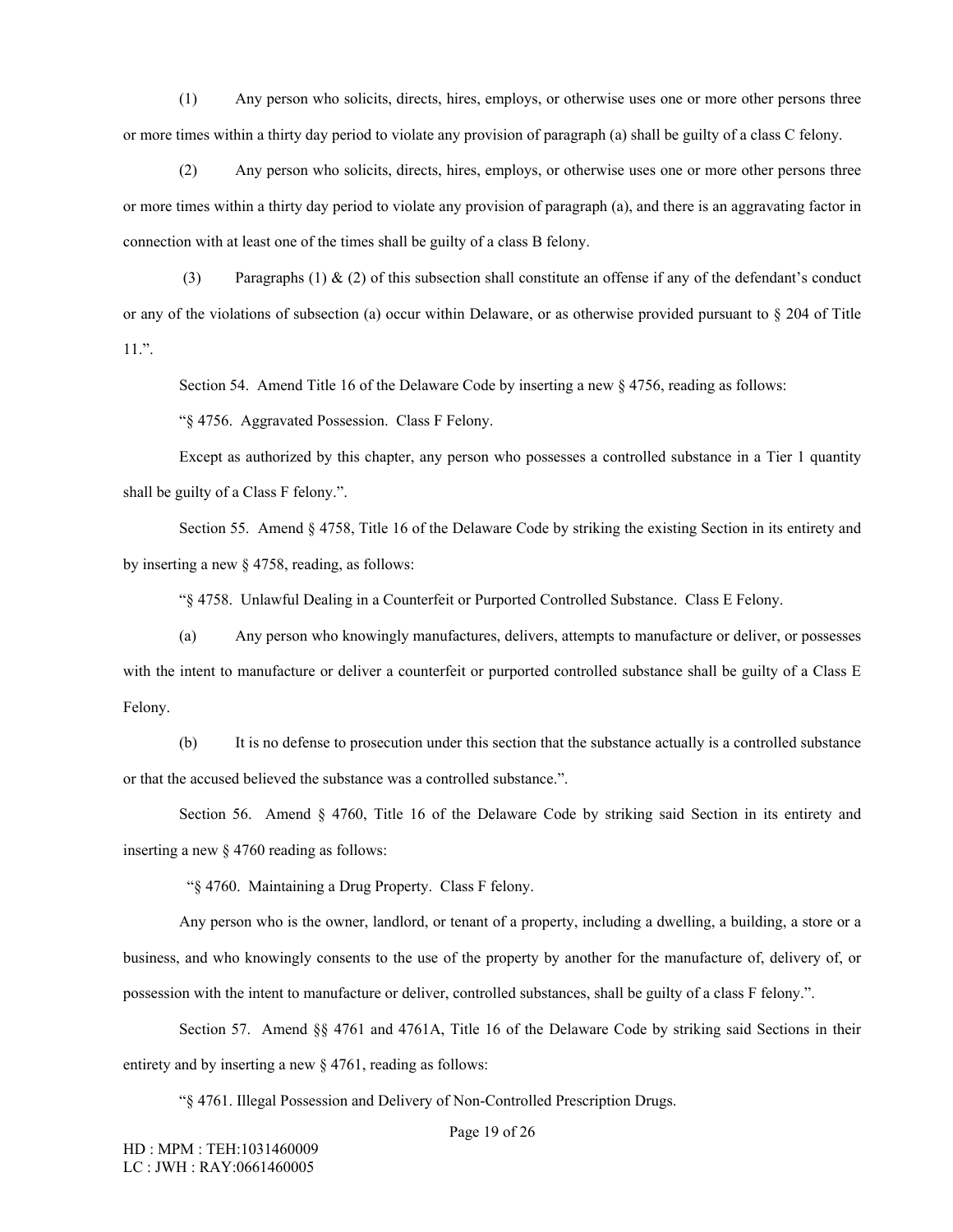(a) Any person who knowingly or intentionally possesses, uses or consumes any prescription drug that is not a controlled substance but for which a prescription is required shall be guilty of an unclassified misdemeanor, unless:

1. The possession, use or consumption of such substance was by a person who obtained the substance directly from, or pursuant to, a valid prescription or order of a licensed practitioner;

2. The possession or transfer of such substance was for medical or scientific use or purpose by persons included in any of the following classes, or the agents or employees of such persons, for use in the usual course of their business or profession or in the performance of their official duties:

i. Pharmacists

ii. Practitioners

iii. Persons who procure controlled substances in good faith and in the course of professional practice only, by or under the supervision of pharmacists or practitioners employed by them, or for the purpose of lawful research, teaching, or testing, and not for resale.

iv. Hospitals that procure controlled substances for lawful administration by practitioners, but only for use by or in the particular hospital.

v. Officers or employees of state, federal, or local governments acting in their official capacity only, or informers acting under their jurisdiction.

vi. Common carriers.

vii. Manufacturers, wholesalers, and distributors.

viii. Law enforcement officers for bona fide law enforcement purposes in the course of an active criminal investigation.

3. The possession or transfer is otherwise authorized by this Chapter.

(b) Any person who violates subsection (a) of this Section, and there is an aggravating factor, shall be guilty of a class B misdemeanor.

(c) Any person who violates subsection (a) of this Section, and delivers, or intends to deliver the prescription drug to another, shall be guilty of a class G felony.

(d) Any person who violates subsection (b) of this Section, and delivers, or intends to deliver the prescription drug to another, shall be guilty of a class F felony.

(e) Affirmative Defenses.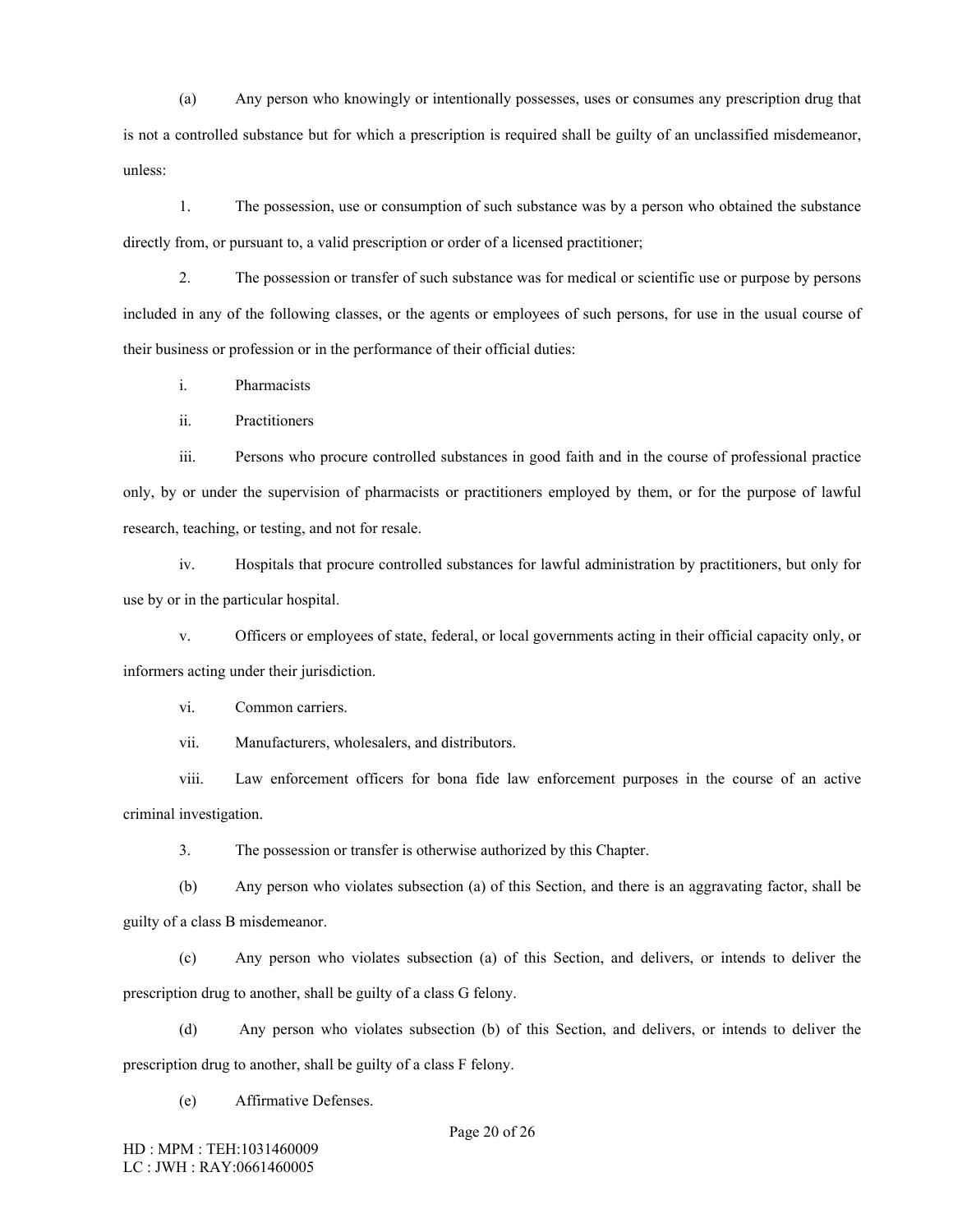1. In any prosecution under this section, it is an affirmative defense that the prescription drug was possessed by the person while transporting the prescription drug to a member of the person's household who possessed a valid prescription for the drug, and the prescription was in the original container in which it was dispensed or packaged, a pill box, or other daily pill container.

2. In any prosecution under this section, it is an affirmative defense that the prescription drug was possessed or consumed within the residence of the person, that a member of the person's household possessed a valid prescription for the drug, that the possession or consumption by the person was for the purpose of treating an illness and that the drug in question was approved for the specific illness.

(f) Proof. In any prosecution under this section, proof that a substance is a particular prescription drug may be inferred from its labeling and any representations on the substance. Proof by testimony from a scientist is not required.".

Section 58. Amend § 4763, Title 16 of the Delaware Code by striking said Section in its entirety and by inserting a new § 4763, reading as follows:

"§ 4763. Possession of Controlled Substances or Counterfeit Controlled Substances. Class A or B Misdemeanor.

(a) It shall be unlawful for any person to knowingly or intentionally possess, use, or consume a controlled substance or a counterfeit controlled substance (except a controlled substance or counterfeit controlled substance classified in subsection (d)(19) of  $\S$  4714 of this Title) unless (a) the possession, use or consumption of such substance was by a person who obtained the substance directly from or pursuant to, a lawful prescription or order; or (2) the possession or transfer of such substance was for medical or scientific use or purpose by persons included in any of the following classes, or the agents or employees of such persons, for use in the usual course of their business or profession or in the performance of their official duties:

i. Pharmacists

ii. Practitioners

iii. Persons who procure controlled substances in good faith and in the course of professional practice only, by or under the supervision of pharmacists or practitioners employed by them, or for the purpose of lawful research, teaching, or testing, and not for resale.

iv. Hospitals and healthcare facilities that procure controlled substances for lawful administration by practitioners, but only for use by or in the particular hospital.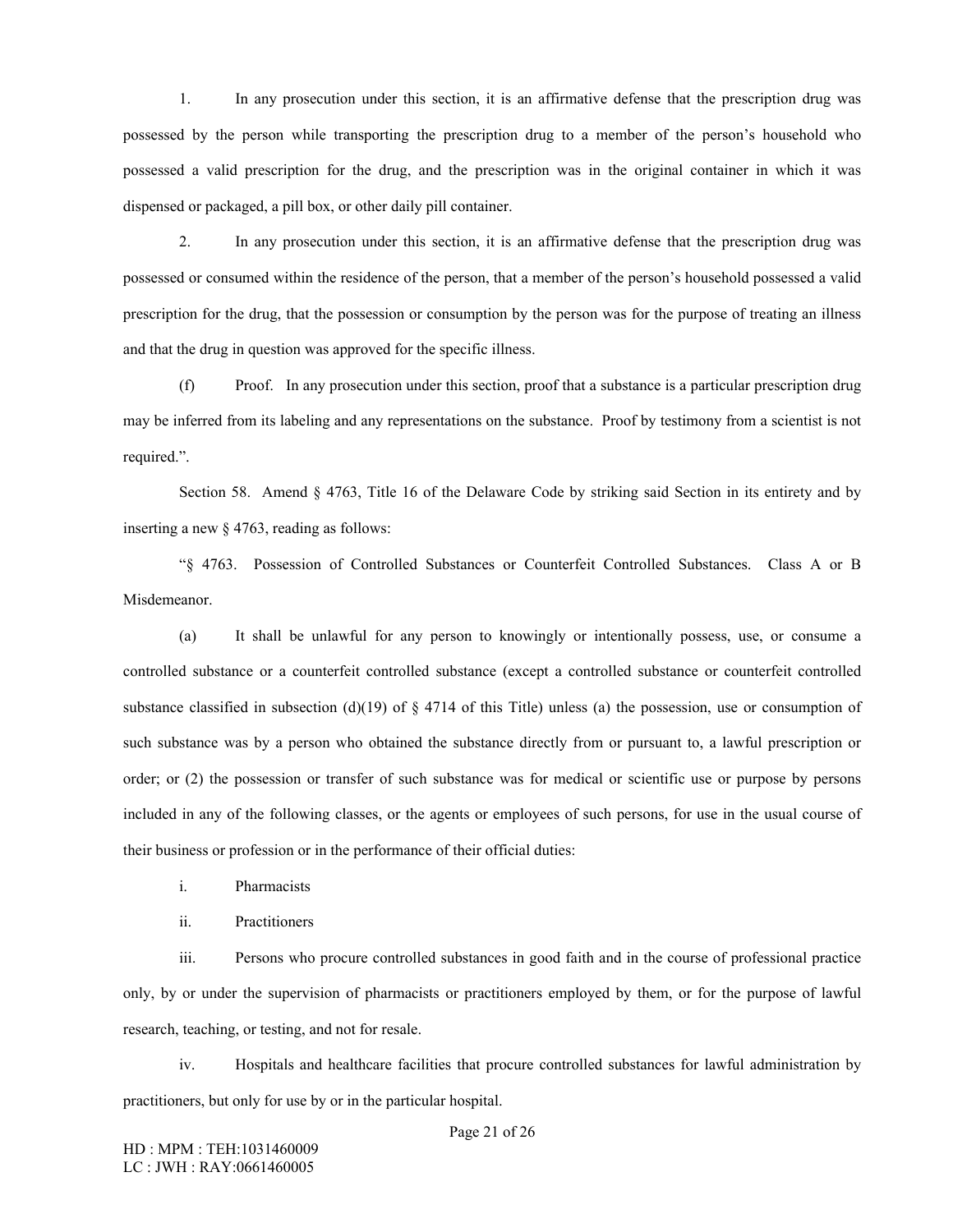v. Officers or employees of state, federal, or local governments acting in their official capacity only, or informers acting under their jurisdiction.

vi. Common carriers.

vii. Manufacturers, wholesalers, and distributors.

viii. Law enforcement officers for bona fide law enforcement purposes in the course of an active criminal investigation.

(3) The possession or transfer is otherwise authorized by this Chapter.

(b) Any person who violates subsection (a) of this Section shall be guilty of a Class B misdemeanor.

(c) Any person who violates subsection (a) of this Section, and there is an aggravating factor, shall be guilty of a Class A misdemeanor.".

Section 59. Amend § 4767, Title 16 of the Delaware Code by striking said Section in its entirety.

Section 60. Amend § 4764, Title 16 of the Delaware Code by striking said Section in its entirety and inserting a new § 4767, reading as follows:

"§ 4767. First Offenders Controlled Substances Diversion Program.

(a) Any person who:

(1) Has not previously been convicted of any offense under this chapter or under any statute of the United States or of any state thereof relating to narcotic drugs, marijuana, or stimulant, depressant, hallucinogenic drug or other substance who is charged through information or indictment with possession or consumption of a controlled substance under  $\S 4763$  or  $\S 4764$  or  $\S 4761$ (a) or (b) of this Title; and

(2) Has not previously been afforded first offender treatment under this section or its predecessor, may qualify for the first offense election at the time of the person's arraignment, except that no person shall qualify for such first offense election where the offense charged under  $\S 4763$ ,  $\S 4764$  or  $\S 4761$ (a) or (b) of this Title arises from the same transaction, factual setting or circumstances as those contained in any indictment returned against the defendant alleging violation of any provisions contained within §§ 4752, 4753, or 4754 of this Title.

(b) At time of arraignment any person qualifying under subsection (a) of this Section as a first offender and who elects treatment under this section shall admit possession or consumption of a controlled substance by entering a plea of guilty, as a first offender. The court, without entering a judgment of guilt and with the consent of the accused, may defer further proceedings and place the accused on probation for a period of not less than  $1\frac{1}{2}$  years, the terms and conditions of which shall include but not be limited to: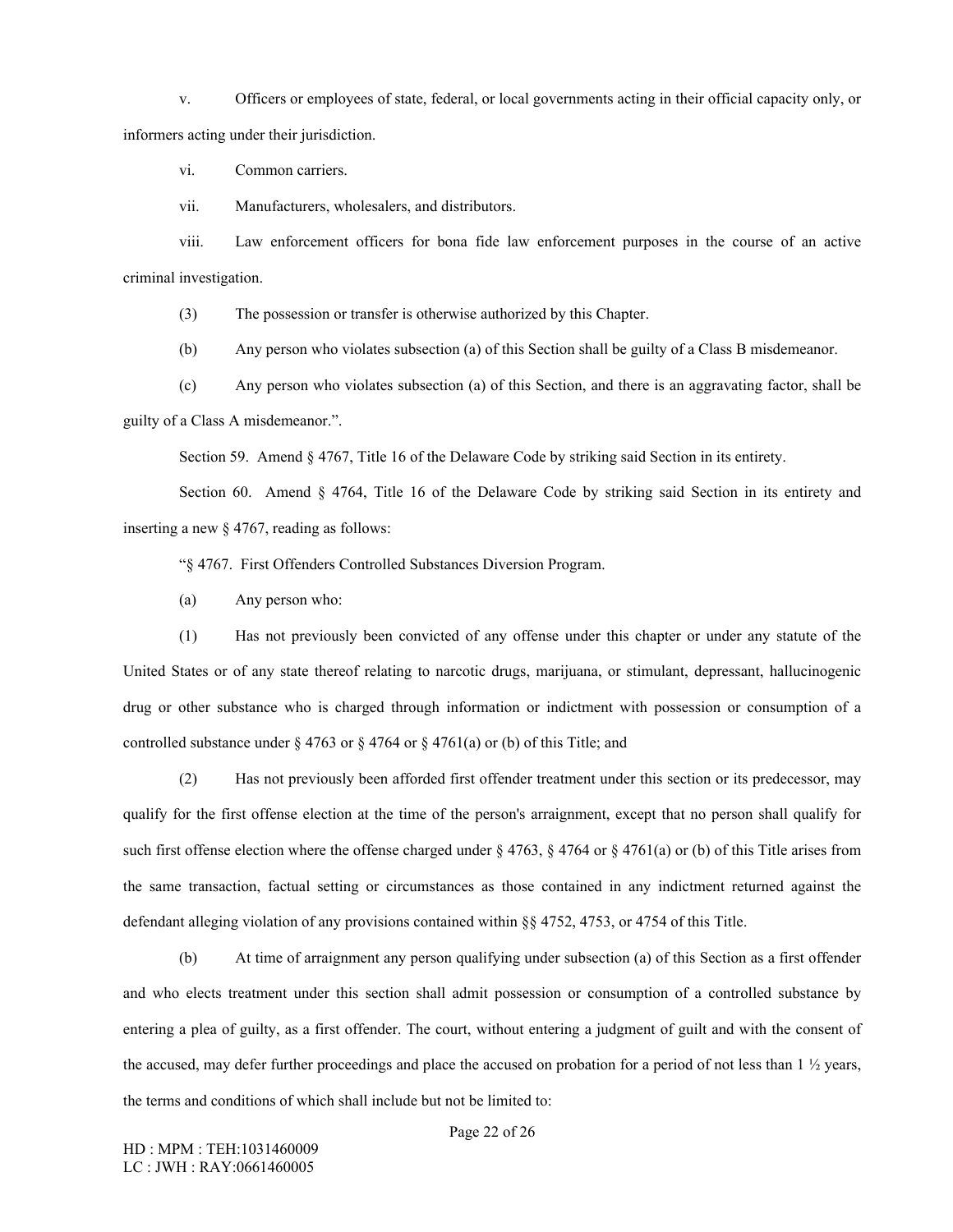(1) Revocation of the person's driver's license and/or privileges within this State for a period of not less than 6 months, restoration of which shall be contingent upon successful completion of all mandatory terms and conditions required of probation to be completed during the term of revocation. Upon entry of a plea of guilty, as a first offender under this section, the clerk of the court or other person designated by the court shall forthwith report that fact to the Division of Motor Vehicles for action consistent with the provisions of this subsection. The Division of Motor Vehicles may issue a conditional license during this period of revocation upon written certification by the person's probation officer that a narrowly drawn conditional license is necessary for the limited purpose of performing the terms and conditions of probation.

(2) Performance of a minimum of 20 hours of community service work monitored by the court or probation office, performance of which shall be accomplished on at least 3 separate days and shall not, in any event consist of segments lasting more than 8 hours in succession. Community service performed pursuant to the terms of this paragraph shall be in addition to all other community service ordered and no community service ordered or performed pursuant to the terms of this section shall be performed or served concurrently with any other court ordered or approved community service.

(3) Completion of a 16-hour first offender drug rehabilitation program, licensed by the Secretary of the Department of Health and Social Services and paid for by the first offender.

(4) Other such terms and conditions as the court may impose.

(c) If a term or condition of probation is violated, or if the defendant is found to have illegally possessed or consumed any controlled substance within 1 ½ years of the entry of a plea under this section, the probation officer shall file with the court a written report of same, and the defendant shall be brought before the court and upon determination by the court that the terms have been violated or that the defendant has possessed or consumed any such controlled substance, the court shall enter an adjudication of guilt upon the record and proceed as otherwise provided under this Title.

(d) Upon fulfillment of the terms and conditions of probation, including, but not limited to, paying of all costs and fees, and performance of all required community service, the court shall discharge the person and dismiss the proceedings against the person and shall simultaneously therewith submit to the Attorney General a report thereof which shall be retained by the Attorney General for use in future proceedings, if required. Discharge and dismissal under this Section shall be without adjudication of guilt and is not a conviction for purposes of this Section or for purposes of disqualifications or disabilities imposed by law upon conviction of a crime. Any person who elects to be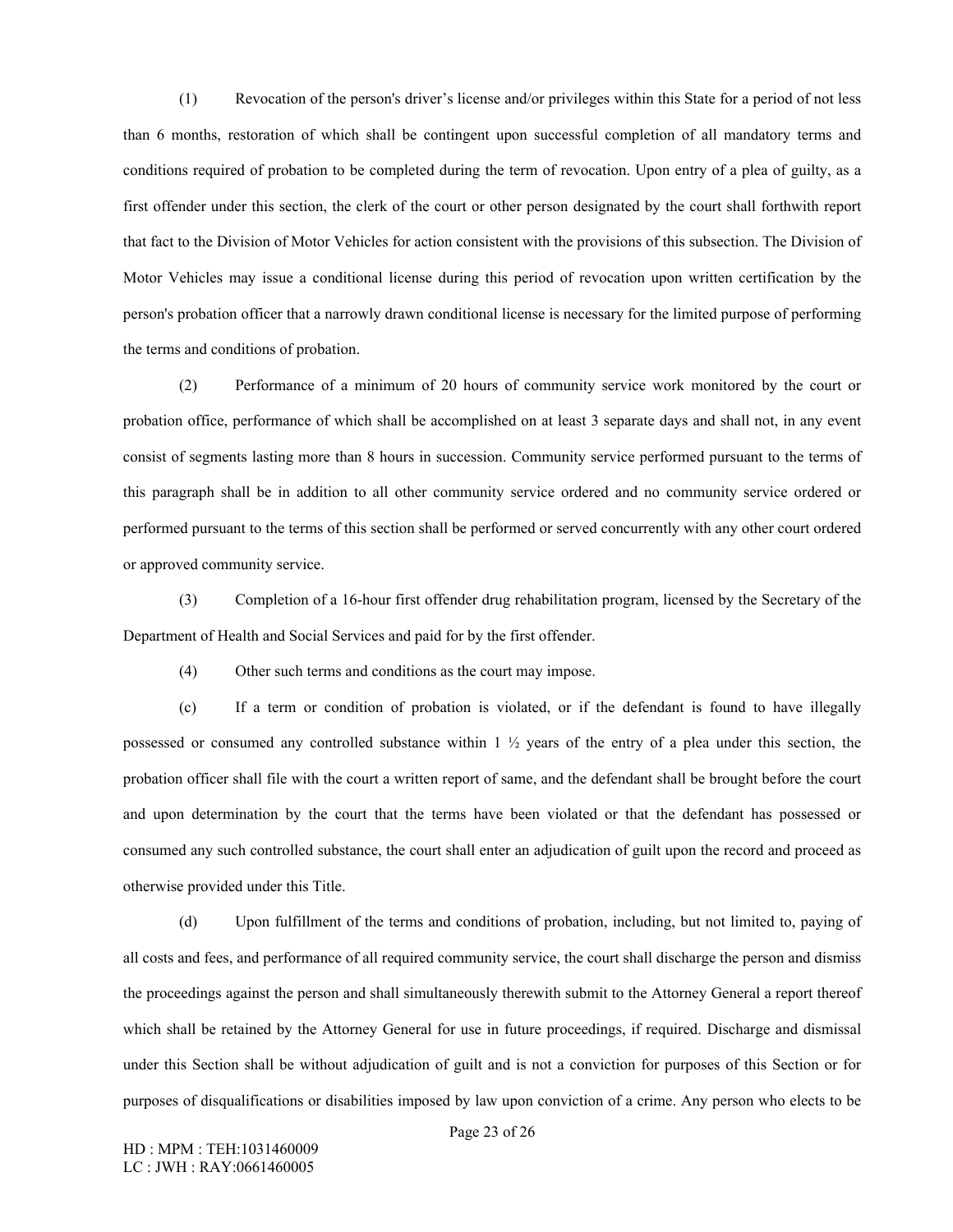treated as a first offender under this section shall, by so doing, agree to pay the costs of the person's prosecution as a condition. There may be only 1 discharge and dismissal under this Section with respect to any person.".

Section 61. Amend Title 16 of the Delaware Code by enacting a new § 4764, reading as follows:

"§ 4764. Possession of Marijuana. Class B or Unclassified Misdemeanor.

(a) Any person who knowingly or intentionally possesses, uses, or consumes a controlled substance or a counterfeit controlled substance classified in subsection (d)(19) of  $\S$  4714 of this Title, except as otherwise authorized by this Chapter, and there is an aggravating factor, shall be guilty of a class B misdemeanor.

 (b) Any person who knowingly or intentionally possesses, uses, or consumes a controlled substance or a counterfeit controlled substance classified in subsection (d)(19) of  $\S$  4714 of this Title, except as otherwise authorized by this Chapter, shall be guilty of an unclassified misdemeanor and be fined not more than \$575 and imprisoned not more than 3 months.".

Section 62. Amend § 4771, Title 16 of the Delaware Code by striking subsection (c) in its entirety.

Section 63. Amend  $\S$  4771, Title 16 of the Delaware Code by inserting the phrase ", as defined in  $\S$ 4701(17) of this Title" after the words "drug paraphernalia" and before the punctuation mark "." as they appear in subsection (a), and by inserting the phrase ", as defined in  $\S$  4701(17) of this Title," after the words "drug paraphernalia" and before the word "knowing" as they appear in subsection (b).

Section 64. Amend § 4774, Title 16 of the Delaware Code by striking the phrase "class A misdemeanor" as it appears in subsection (a) and inserting in lieu thereof the phrase "class B misdemeanor".

Section 65. Amend § 4784, Title 16 of the Delaware Code by: (i) striking the phrase "trafficking in" as it appears in subsection (a)(4); (ii) striking the word "Uniform" as it appears in subsection (a)(4)a; (iii) striking the phrase "§§ 4753, 4754, 4757 and 4758" as it appears in subsection (a)(4)c and inserting in lieu thereof the phrase "§§  $4761(a)$  or (b),  $4763$ , or  $4764$ "; (iv) striking the number " $4701$ " in subsection (a)(6) and inserting in lieu thereof the number "4701(17)"; and (v) striking the phrase "§ 4753, § 4754, § 4754A, § 4755, § 4757 or § 4758" in subsection (a)(8)c and inserting in lieu thereof the phrase " $\S$ § 4759, 4761(a) or (b), 4763 or 4764".

Section 66. Amend § 4791, Title 16 of the Delaware Code by striking said Section in its entirety and inserting in lieu thereof a new § 4791 reading as follows:

"§ 4791. Pending proceedings.

(a) Prosecution for any violation of law occurring prior to the effective date of any amendment to this Chapter is not affected or abated by any amendment to this Chapter.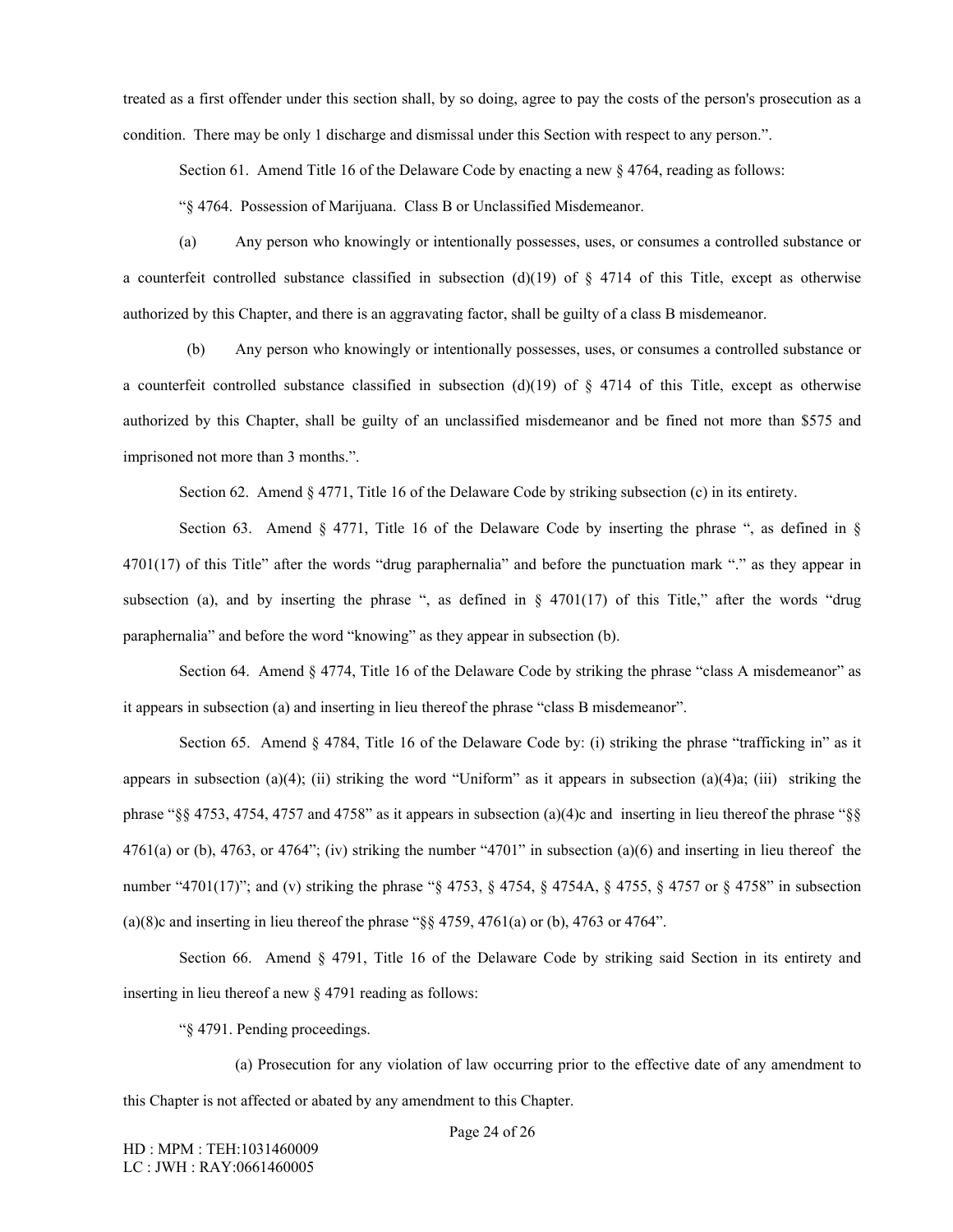(b) Civil seizures or forfeitures and injunctive proceedings commenced prior to the effective date of any amendment to this Chapter are not affected by any amendment to this Chapter.

(c) All administrative proceedings pending under prior laws which are superseded by any amendment to this Chapter shall be continued and brought to a final determination in accord with the laws or rules in effect prior to the effective date of any amendment to this Chapter.

(d) This Chapter and any amendments thereto apply to any violation of law, seizure and forfeiture, injunctive proceeding, administrative proceeding or investigation which occurs or is commenced following the effective date of this Chapter and any amendments thereto.".

Section 67. Amend § 4794, Title 16 of the Delaware Code by striking the word "Uniform" as it appears therein.

Section 68. Amend § 4795, Title 16 of the Delaware Code by:

(i) striking the number "4754(b)" as it appears in paragraph (b)(1) and inserting in lieu thereof the number "4764";

(ii) striking the phrase "(2) Section 4757(c) of this title;" as it appears in subsection (b);

(iii) renumbering "(3)" as "(2)"; and (iv) striking the phrase ", except that the Municipal Court of the City of Wilmington shall have original jurisdiction concurrent with the Court of Common Pleas for such violations by person 18 years of age or older occurring within the City of Wilmington".

Section 69. Amend § 2707, Title 21 of the Delaware Code, by striking the number "4764" each time it appears in said Section and substituting in lieu thereof each time the number "4767".

Section 70. Amend § 4177K, Title 21 of the Delaware Code, by striking in their entirety subsections (a) and (b), by renumbering the existing subsections (c) and (d) as subsections (b) and (c), and by inserting a new subsection (a) reading as follows:

"(a) Except as provided by § 1012 of Title 10, any person who pleads guilty to or is convicted of, including a guilty plea or conviction pursuant to  $\S 4767$  of Title 16, a violation of  $\S 8 4752-64$  of Title 16, or any drug offense under Chapter 5 of Title 11 or under any law of the United States, any state of the United States or any local jurisdiction or the District of Columbia, or who is adjudicated delinquent as a result of acts which would constitute such offenses if committed by an adult, shall, in addition to any and all other penalties provided by law, have the person's driver's license and/or driving privileges revoked by the Secretary for a period of 6 months from the date of sentencing.".